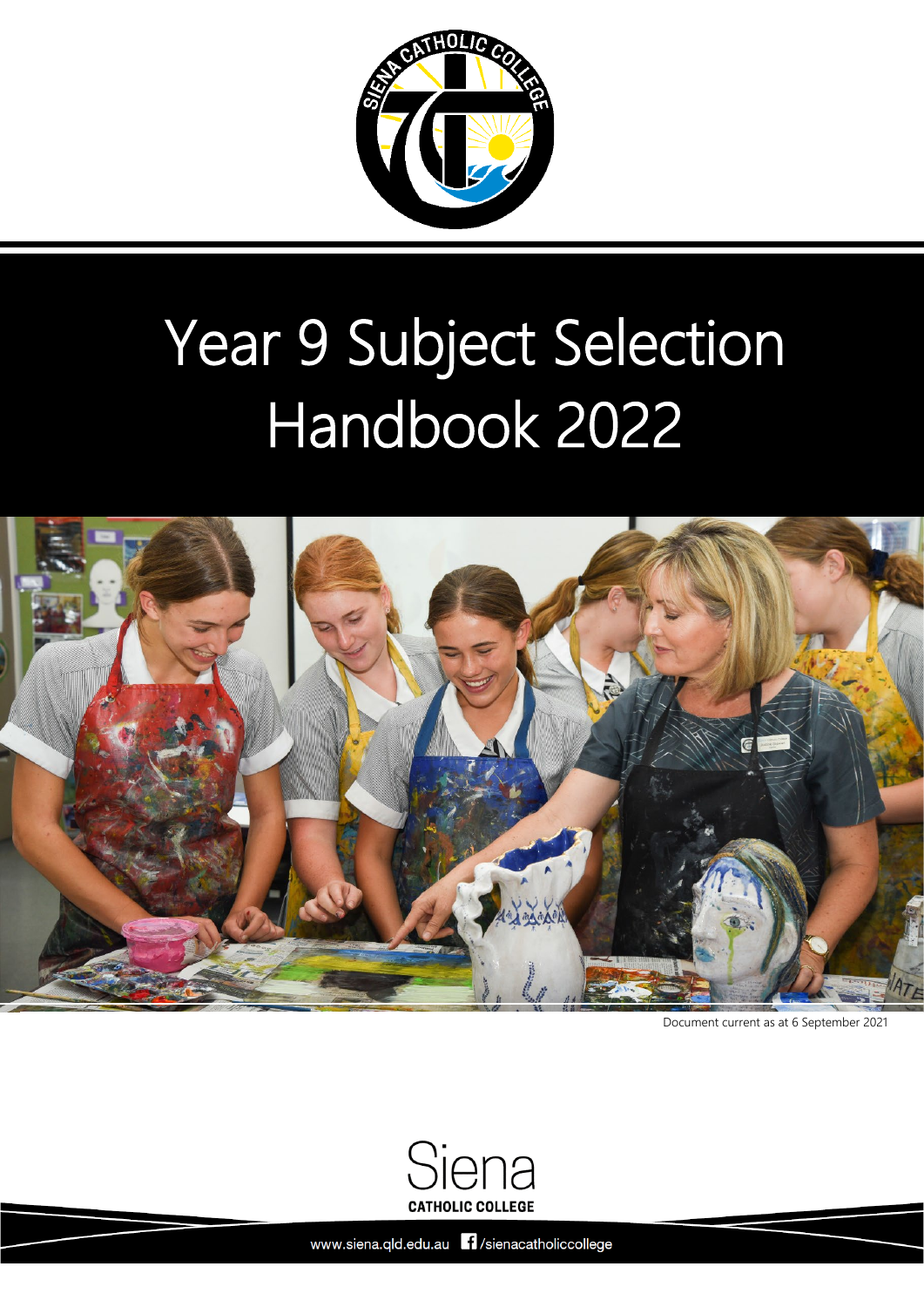### <span id="page-1-0"></span>Table of Contents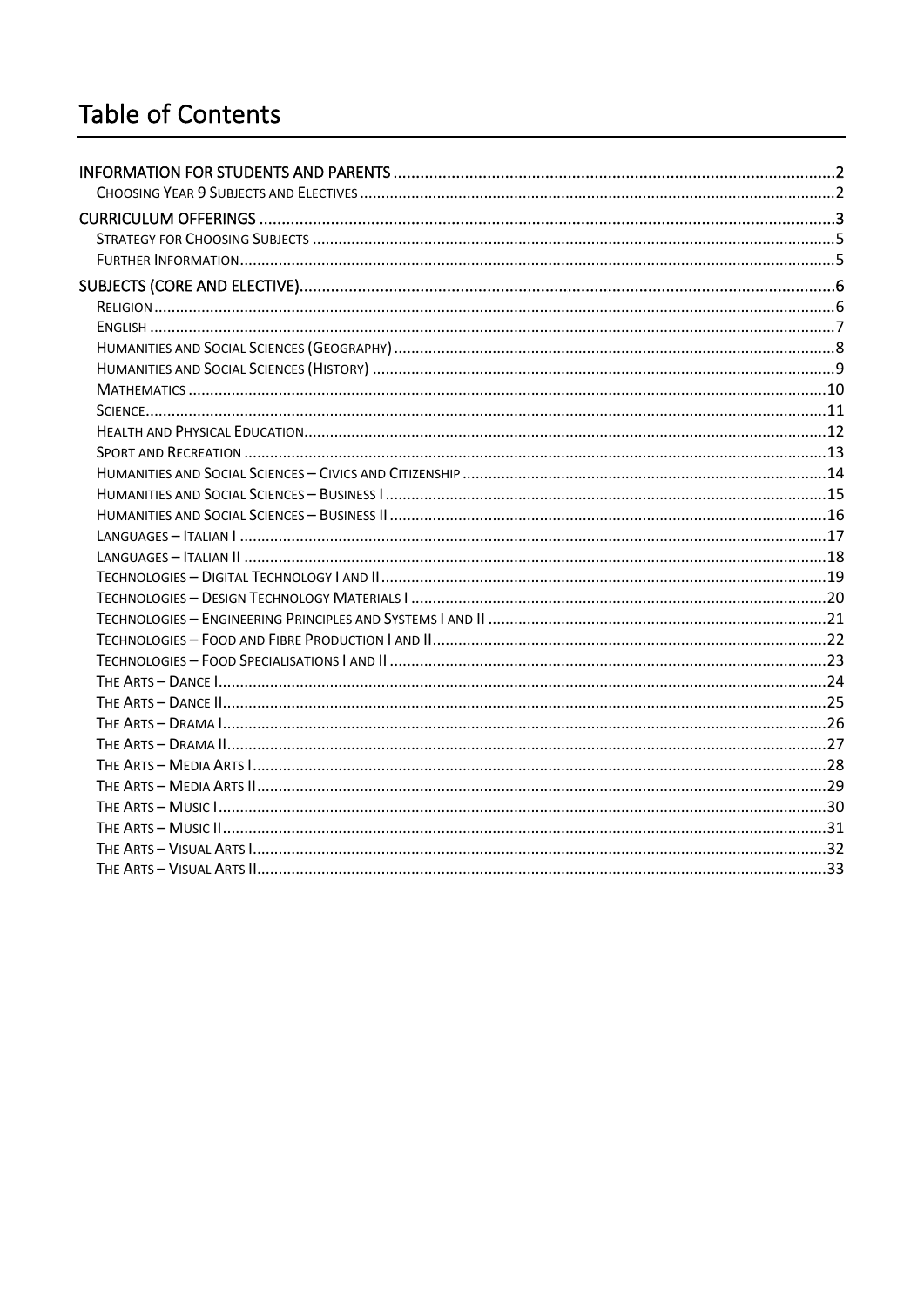### <span id="page-2-0"></span>Information for Students and Parents

### <span id="page-2-1"></span>Choosing Year 9 Subjects and Electives

During Year 9 students will complete both subjects and electives with opportunities to select four semester length electives drawn from across the various areas of study embedded in the Australian Curriculum framework.

### Curriculum Offerings

### Core Subjects

All students in Year 9 will study **six core academic subjects**. The core academic subjects include:

- **Religion**
- **English**
- Mathematics
- Science
- Humanities and Social Sciences History/Geography
- Health and Physical Education

Students also participate in the weekly Sport/Recreation program.

### Elective Subjects

Along with studying the core subjects, Year 9 students are required to select **four elective subjects** across the year (two per semester) plus **two reserve elective subjects** from the range of elective indicated on the next page.

Electives have a time allocation of **six** periods per cycle (two weeks) and the recommendation is that students should select their first four preferences across at least three subject areas. The only exceptions to this guideline are Italian and Music due to the specific sequential and developmental nature of these subjects.

### Timetable Schedule

The timetable is structured as a 10 day (two week) cycle consisting of 60 periods.

### Subject Selection Online

Subject selections are facilitated through an online subject selection system.

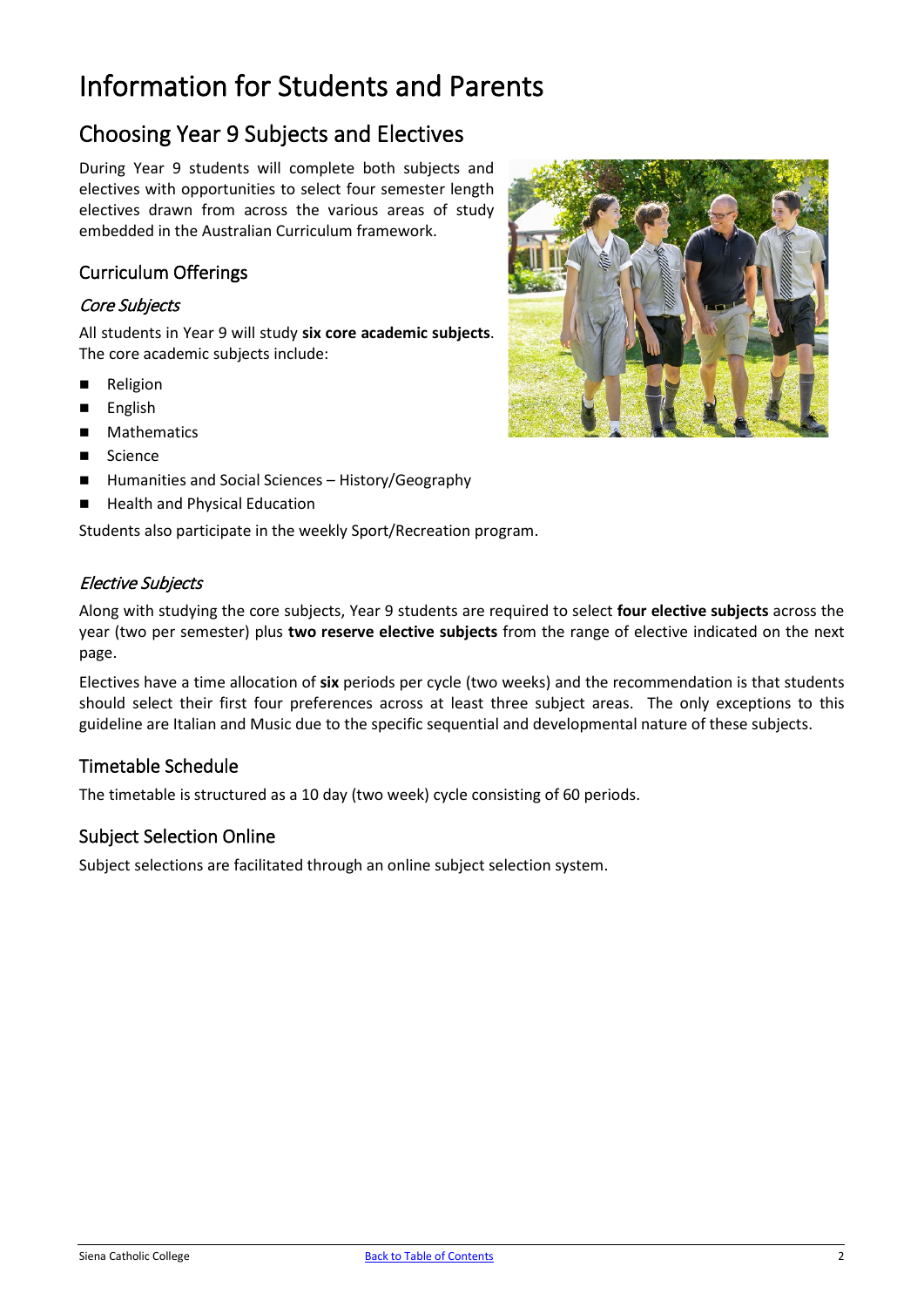## <span id="page-3-0"></span>Curriculum Offerings

### Year 9 Core Subjects

| Subject                                            |                | <b>Type</b> |
|----------------------------------------------------|----------------|-------------|
| 09RE - Religion                                    | 2              | Core        |
| 09ENG - English                                    | 2              | Core        |
| 09GEO - Humanities and Social Sciences (Geography) | 1              | Core        |
| 09HIS - Humanities and Social Sciences (History)   | 1              | Core        |
| 09MAT - Mathematics                                | $\overline{2}$ | Core        |
| 09SCI - Science                                    | $\mathcal{P}$  | Core        |
| 09HPE - Health and Physical Education              | 2              | Core        |
| 09SPO – Sport and Recreation                       | 2              | Core        |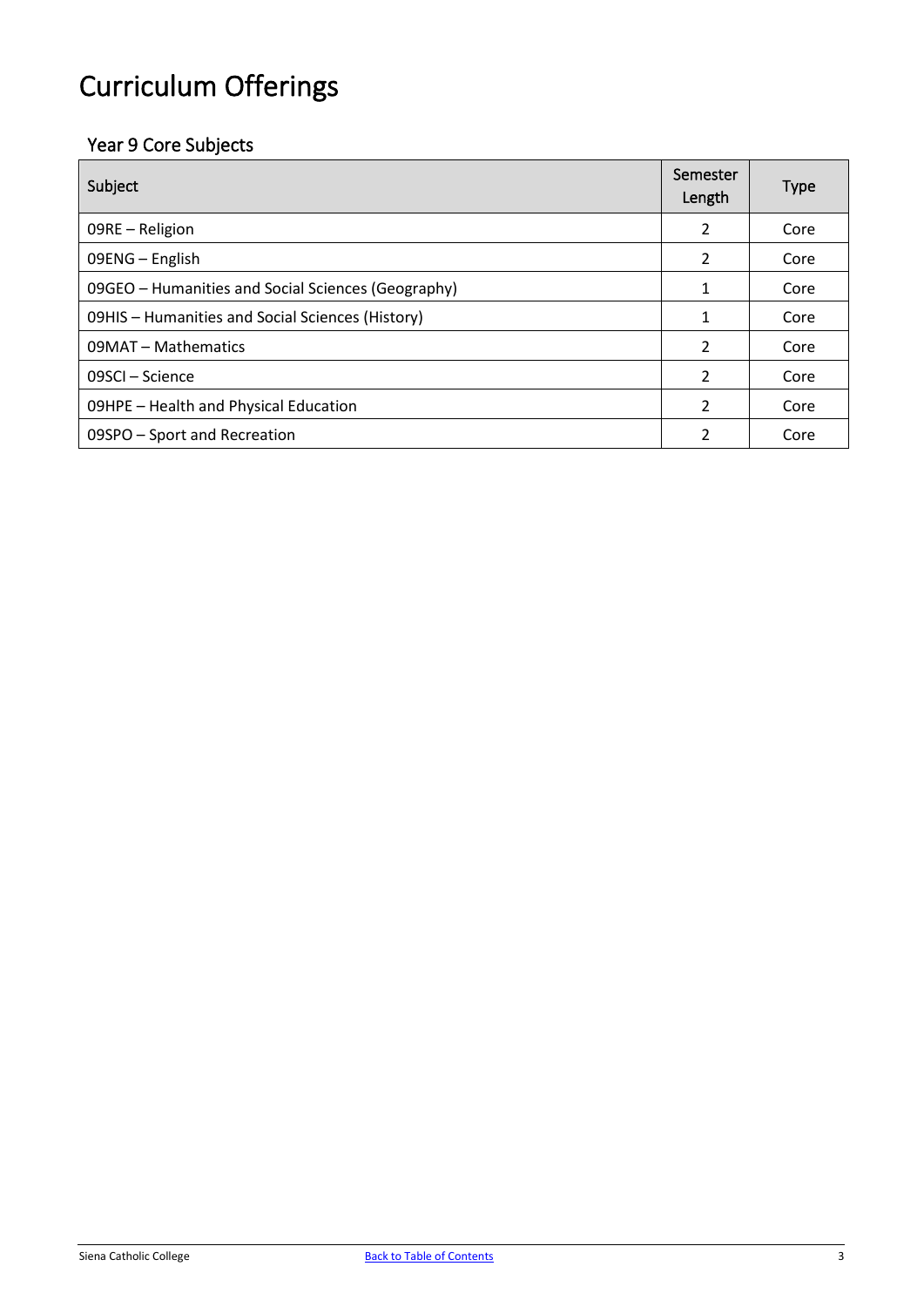### Year 9 Elective Subject Offerings

| Subject                                                         | <b>Semester</b><br>Length | <b>Type</b> | <b>Semester</b><br><b>Offered</b> |
|-----------------------------------------------------------------|---------------------------|-------------|-----------------------------------|
| <b>Humanities and Social Sciences</b>                           |                           |             |                                   |
| 09CIV - Civics and Citizenship (Government and the Law)         | $\mathbf{1}$              | Elective    | 1 & 2                             |
| 09ECBUSC1 - Economics and Business I (Manage Your Money)        | 1                         | Elective    | $\mathbf{1}$                      |
| <b>09ECBUSC2 - Economics and Business II (Entrepreneurship)</b> | 1                         | Elective    | $\overline{2}$                    |
| Languages                                                       |                           |             |                                   |
| 09ITLC1 - Italian I                                             | $\mathbf{1}$              | Elective    | $\mathbf{1}$                      |
| 09ITLC2 - Italian II                                            | 2                         | Elective    | $\overline{2}$                    |
| Technologies                                                    |                           |             |                                   |
| 09DIGTEC - Digital Technology I                                 | $\mathbf{1}$              | Elective    | $\mathbf{1}$                      |
| 09DTMATC - Design Technology Materials I                        | 1                         | Elective    | 1                                 |
| <b>09DTEPS1</b> - Engineering Principles and Systems I          | 1                         | Elective    | $\mathbf{1}$                      |
| 09DTFFP - Food and Fibre Production I                           | 1                         | Elective    | 1                                 |
| <b>09DTFS - Food Specialisations I</b>                          | 1                         | Elective    | 1                                 |
| 09DIGTEC - Digital Technology II                                | 1                         | Elective    | $\overline{2}$                    |
| 09DTMATC - Design Technology Materials II                       | 1                         | Elective    | 2                                 |
| 09DTEPS1 - Engineering Principles and Systems II                | 1                         | Elective    | $\overline{2}$                    |
| 09DTFFP - Food and Fibre Production II                          | 1                         | Elective    | $\overline{2}$                    |
| <b>09DTFS - Food Specialisations II</b>                         | 1                         | Elective    | $\overline{2}$                    |
| The Arts                                                        |                           |             |                                   |
| 09DANC1 - Dance I                                               | 1                         | Elective    | $\mathbf{1}$                      |
| 09DANC2 - Dance II                                              | 1                         | Elective    | $\overline{2}$                    |
| 09DRAC1 - Drama I                                               | 1                         | Elective    | 1                                 |
| 09DRAC2 - Drama II                                              | 1                         | Elective    | $\overline{2}$                    |
| 09MEDA - Media Arts I                                           | $\mathbf{1}$              | Elective    | $\mathbf{1}$                      |
| 09MEDA - Media Arts II                                          | $\mathbf{1}$              | Elective    | $\overline{2}$                    |
| 09MUSC1 - Music I                                               | 1                         | Elective    | $\mathbf{1}$                      |
| 09MUSC2 - Music II                                              | $\mathbf{1}$              | Elective    | $\overline{2}$                    |
| 09VARTC1 - Visual Arts I                                        | $\mathbf{1}$              | Elective    | $\mathbf{1}$                      |
| 09VARTC2 - Visual Arts II                                       | $\mathbf{1}$              | Elective    | $\mathbf{2}$                      |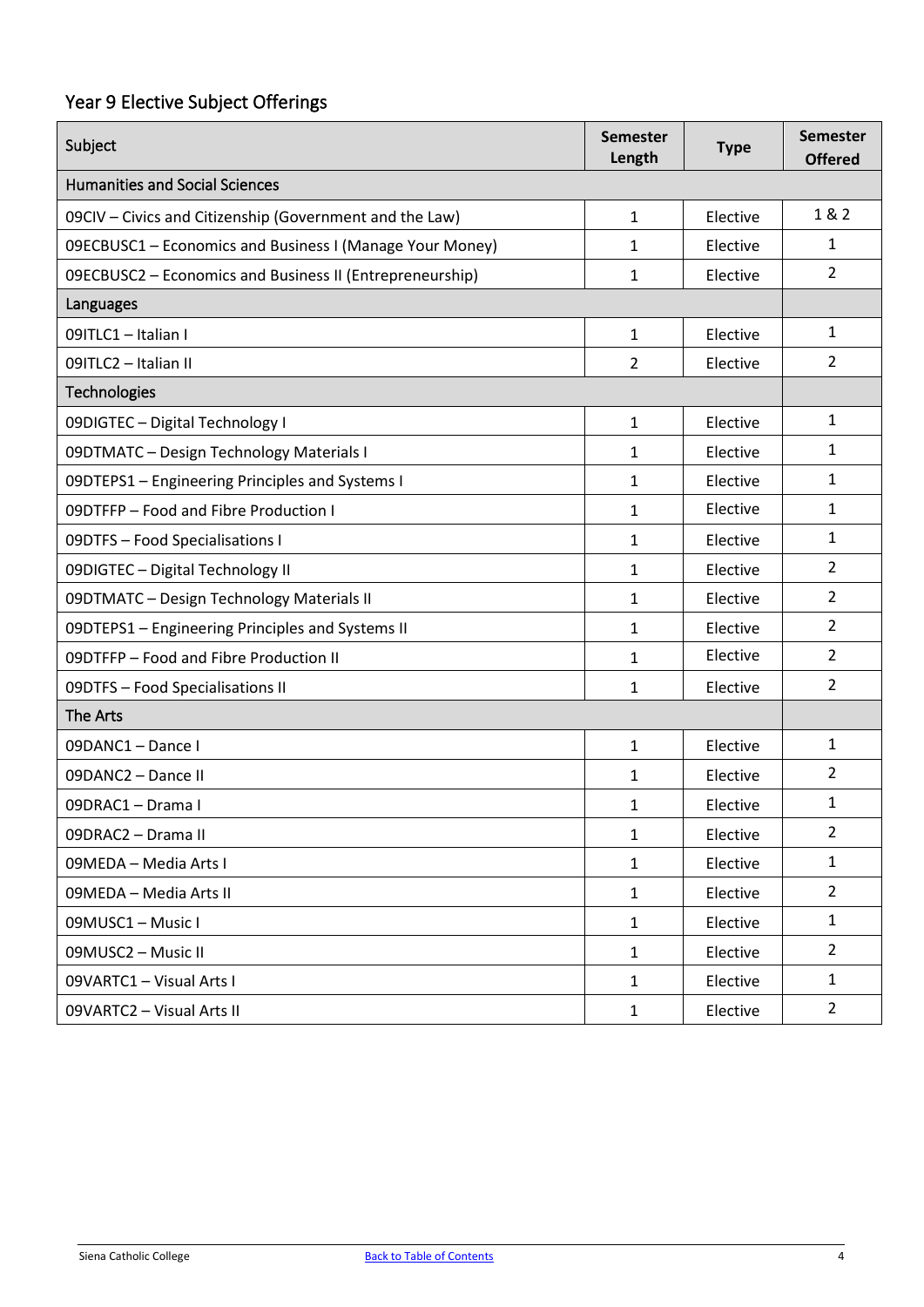### <span id="page-5-0"></span>Strategy for Choosing Subjects

As a basic strategy, it is suggested students choose subjects:

- $\blacksquare$  they enjoy
- $\blacksquare$  in which they have already had some success
- which may help them reach a chosen career
- that lead to subjects they may be considering for senior phase of learning (Year 11 and 12)
- which will develop skills, knowledge and attitudes useful throughout your life

It is important to remember that students are individuals, and that their particular needs and requirements in subject selection will be quite different from those of other students. This means that it is unwise to either take or avoid a subject because:

- someone told them they will like or dislike it
- their friends are or are not taking it
- $\blacksquare$  they like or dislike the teacher

### <span id="page-5-1"></span>Further Information

### Homework/Study

Each student should endeavour to complete approximately 1 to 1½ hours of homework/study each night during Year 9. This can take the form of work set by the teacher, a review of the day's work or general revision of work completed earlier in the semester. Homework/study should be done under conditions where distractions, such as television, are kept to a minimum.

### Assessment Policy and Guidelines

During the course of students' schooling they will be required to complete assessment tasks and submit work to teachers for evaluation. The assessment tasks may include research or practical assignments, performances, essays and formal examinations. Please refer to the Assessment Policy and Guideline document on the Parent Portal for further details.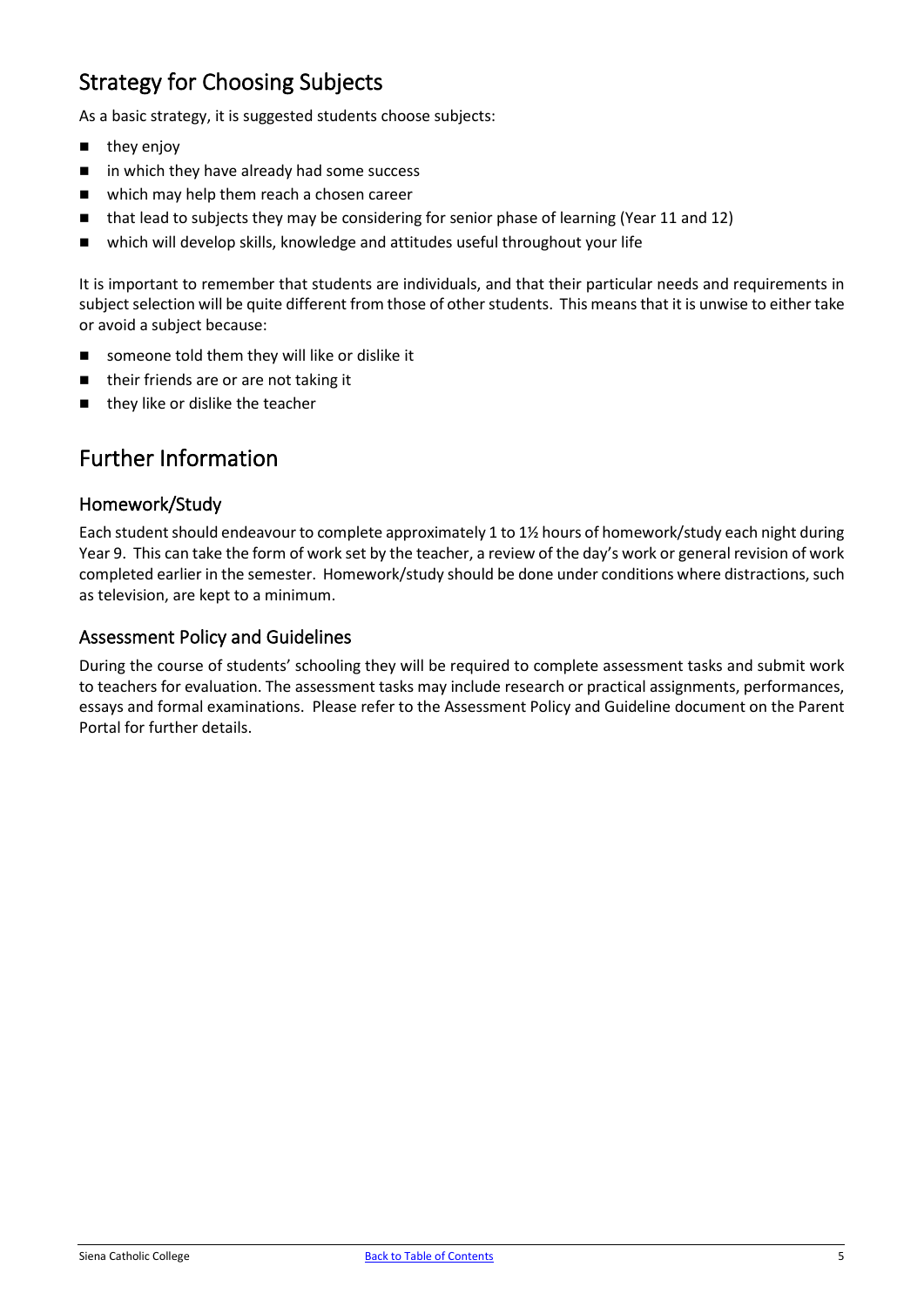### <span id="page-6-0"></span>Subjects (Core and Elective)

### <span id="page-6-1"></span>Religion

Core Subject – Compulsory

**Subject Title:** 09RE – Religion

### Subject Overview

Catholic schools offer an educational foundation for life to the full. They encourage students to develop their relationship with their God and to live the enduring values needed in an ever-changing world.

Religious Education in the contemporary Catholic School comprises two distinct but complementary dimensions – teaching people religion and teaching people to be religious.

Teaching people to be religious is a faith development activity focused on nurturing the religious, spiritual and faith growth of students. At Siena, this occurs in the context of the school and the wider community. It encompasses Prayer and Worship, Faith Formation and Social Action & Justice, all of which help to create a sense of purpose and identity in a community that values right relationships, compassion and justice.

Teaching people about Religion is an educational activity focused on teaching and learning. It utilises a range of learning processes and resources that are designed to develop student's knowledge and understanding – so that they will have the skills to participate critically and effectively in the life of their faith communities and the wider society.

The Religion Curriculum involves four interrelated strands: Sacred Texts, Beliefs, Church, and Christian Life, all of which are integrated across a variety of topics.

Themes to be studied include:

- The foundational beliefs of Christianity
- Biblical Criticism of Hebrew and Christian Scriptures
- Good and Evil
- Sacraments of Healing
- Catholic Social Teaching
- Morality

### Assessment

Students' understanding of Religion will be assessed through a variety of methods, including but not limited to:

- Short Response Test
- Research Tasks
- Project (spoken and product)
- **Extended written response**

### Further Comments

Religious Education is compulsory for all students in all year levels.

### Cost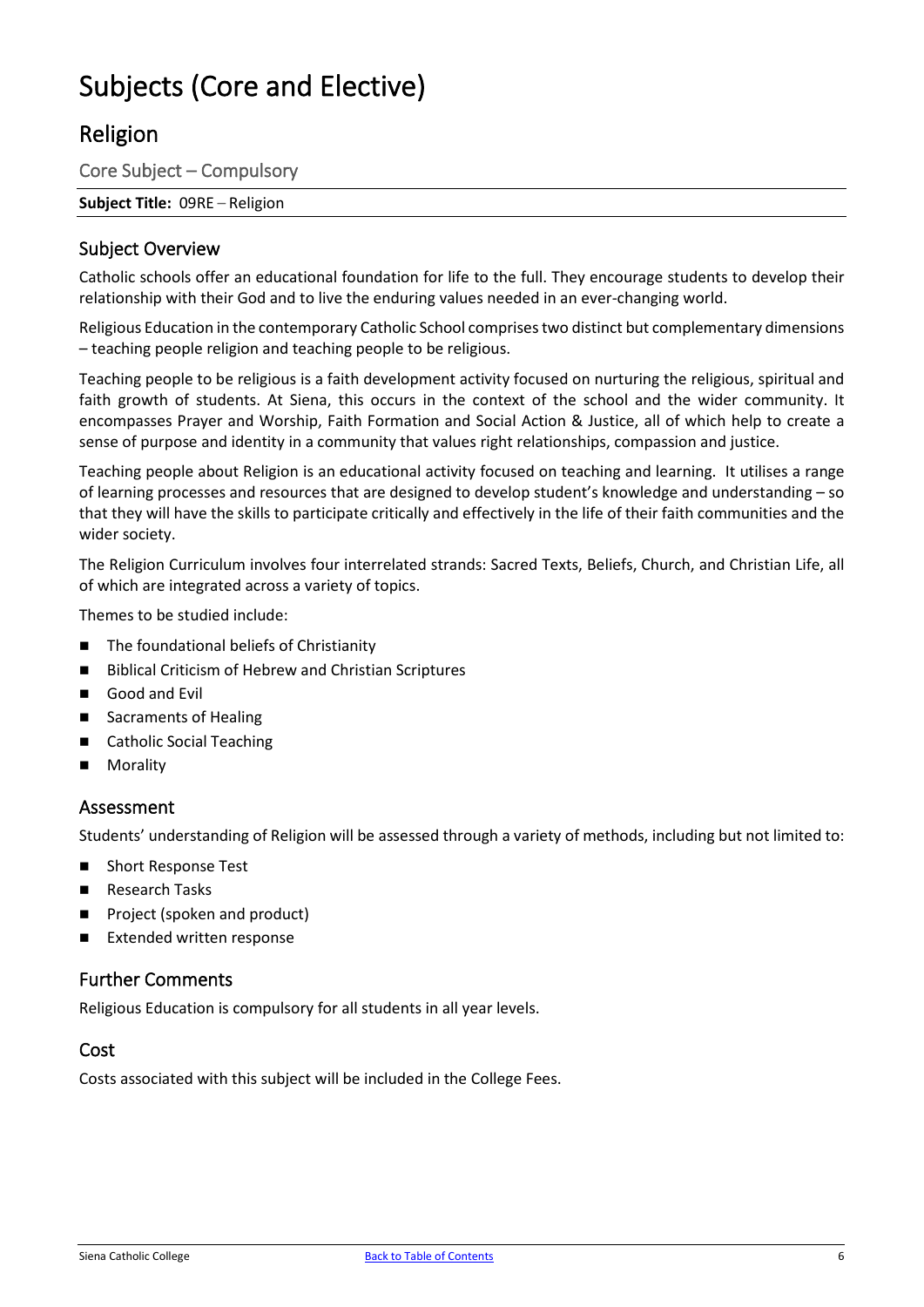### <span id="page-7-0"></span>English

Core Subject – Compulsory

### **Subject Title:** 09ENG – English

### Subject Overview

The study of English is central to the learning and development of all young Australians. It helps students to

- be confident communicators, imaginative thinkers and informed citizens.
- **E** learn to analyse, understand, communicate with and build relationships with others and with the world around them.
- **develop the knowledge and skills needed for education, training and the workplace.**
- become ethical, thoughtful, informed and active members of society
- **EXECT** engage imaginatively and critically with literature to expand the scope of their experience.

The delivery and assessment of the course is organised into three interrelated strands:

- Language: knowing about the English language
- Literature: understanding, appreciating, responding to, analysing and creating literature
- Literacy: expanding the repertoire of English usage.

Together the three strands focus on developing students' knowledge, understanding and skills in listening, reading, viewing, speaking and writing.

### Units and Assessment

- $\blacksquare$  Persuasive language written and oral skills
- Advertising analysing written and visual language devices
- $\blacksquare$  Themes in fiction a novel study and narrative writing skills
- Film review evaluating the use of visual and auditory techniques to engage the audiences

### Further Comments

The Year 9 English course also assists students in their use of language across other humanities subjects in the school curriculum and in activities beyond the school community.

### Cost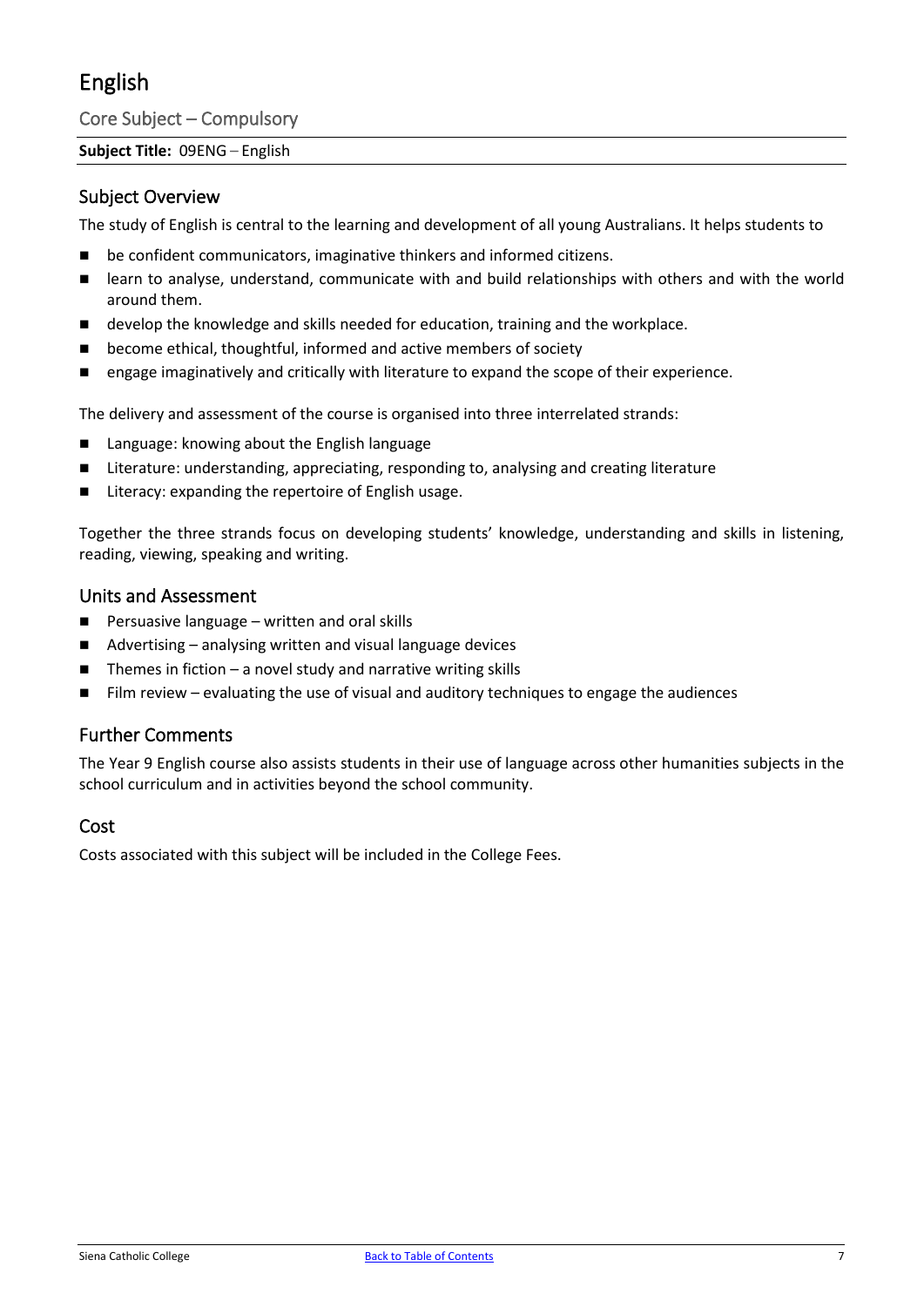### <span id="page-8-0"></span>Humanities and Social Sciences (Geography)

Core Subject – Compulsory

### **Subject Title:** 09GEO – Humanities and Social Sciences (Geography)

### Subject Overview

Students complete a semester course of History and a semester course of Geography.

### Geography: 'Biomes and Food Security' and 'Geographies of Interconnections'

In Geography, students investigate the role of the environment and its role in food production. Students examine the biomes of the world, their alteration and significance as a source of food and the environmental challenges of expanding food production in the future. Food production and food security are investigated using studies drawn from Australia and across the world. Students also study how people, through their choices and actions, are connected to places throughout the world in a wide variety of ways and how these connections help to make and change places and their environments. Students complete this investigation by participating in a field trip to Mooloolaba.

Students focus on:

- What are the causes and consequences of change in places and environments and how can this change be managed?
- What are the future implications of changes to places and environments?
- Why are interconnections and interdependencies important for the future of places and environments?

### Assessment

Students will be assessed through the following instruments:

- Practical Exam
- Field Report

### Cost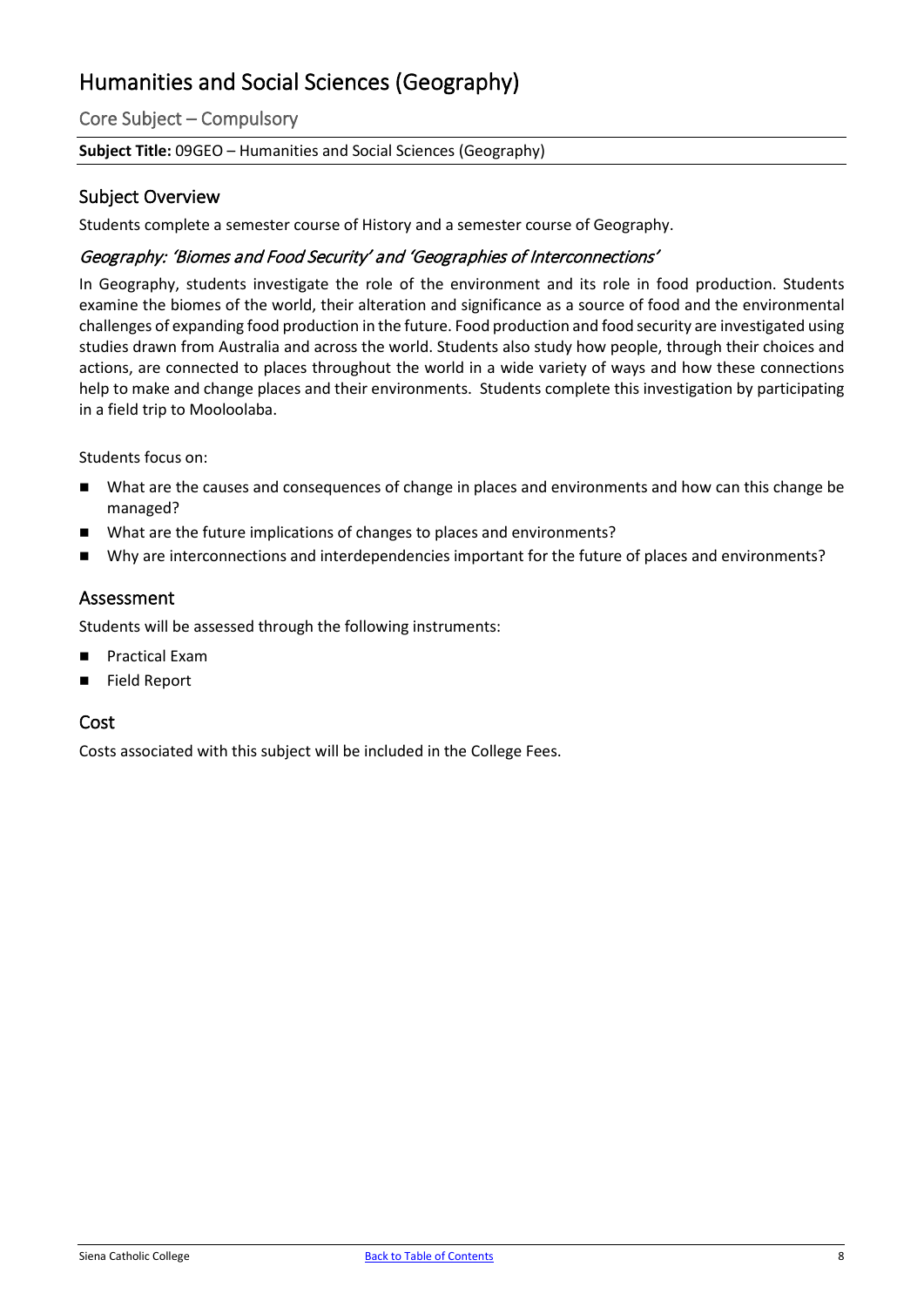### <span id="page-9-0"></span>Humanities and Social Sciences (History)

Core Subject – Compulsory

**Subject Title:** 09HIS – Humanities and Social Sciences (History)

### Subject Overview

Students complete a semester course of History and a semester course of Geography.

### History: 'Making a Nation' and 'WWI'

In History, students examine the history of the making of the modern world from 1750 to 1918. It was a period of industrialisation and rapid change in the way people lived, worked and thought. It was an era of nationalism and imperialism, and the colonization of Australia was part of the expansion of European power. The period culminated in World War I, 1914-1918, the 'war to end all wars'.

The content provides opportunities to develop historical understanding through key concepts, including evidence, use of primary and secondary sources, continuity and change, cause and effect, perspectives, empathy, significance and contestability.

Students focus on:

- What were the changing features of the movements of people from 1750 to 1918?
- How did new ideas and technological developments contribute to change in this period?
- What was the origin, development, significance and long-term impact of imperialism in this period?
- What was the significance of World War I?

### Assessment

Students will be assessed through the following instruments:

- **Historical Report**
- Stimulus Response test

### Cost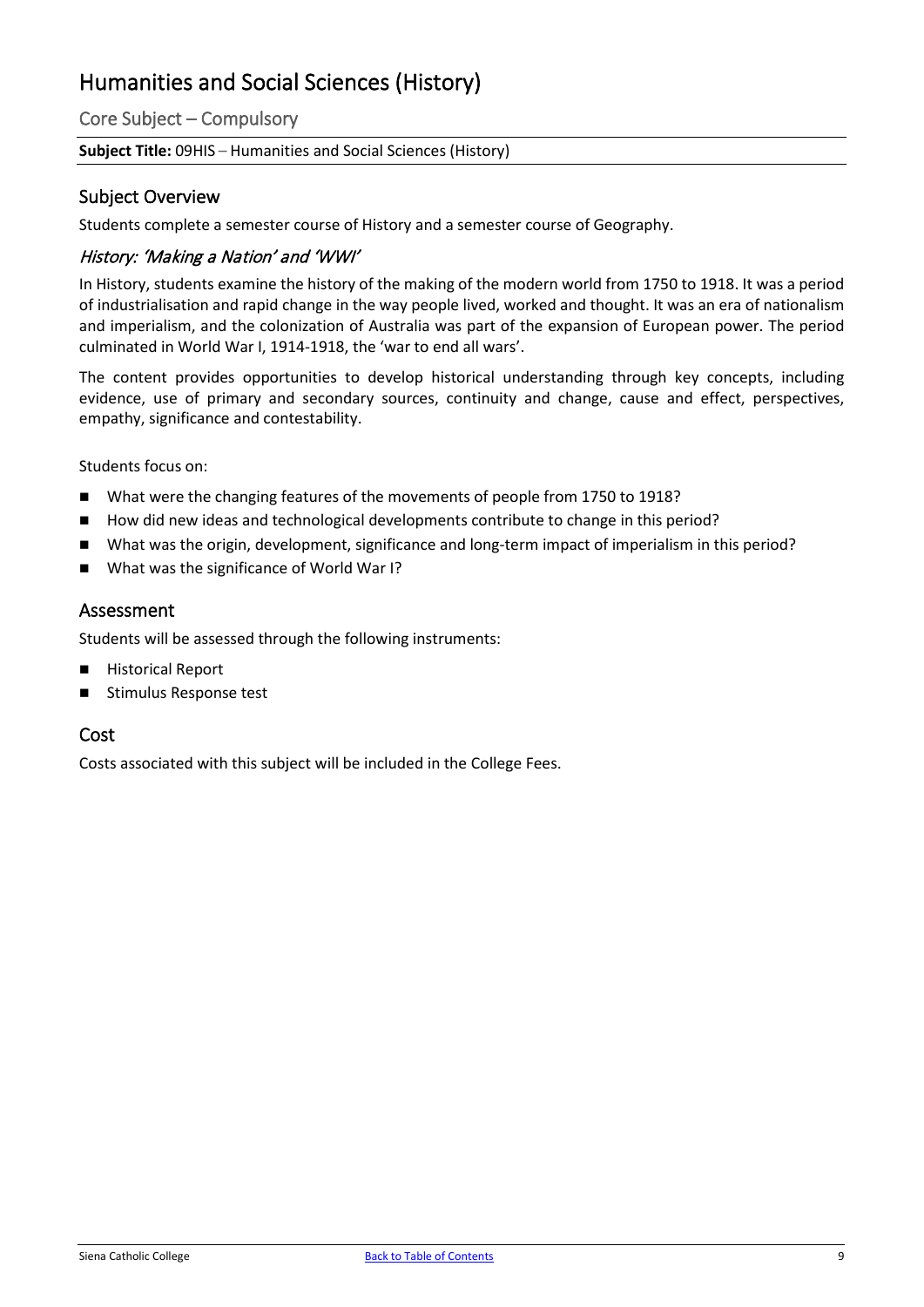### <span id="page-10-0"></span>**Mathematics**

Core Subject – Compulsory

**Subject Title:** 09MAT – Mathematics

### Subject Overview

All Year 9 Mathematics students will be exposed to a wide range of mathematical understandings, processes and skills in ways that encourage them to develop an appreciation of the power and beauty of Mathematics and its usefulness in our society.

All students will have access to topics from the Australian Curriculum in the following strands:

- **Number**
- **Measurement**
- Algebra
- Geometry
- Statistics and Probability

Mathematics units will be offered sequentially across Semester 1 and 2.

### Assessment

Students in all units will be assessed through tests and an assignment each semester.

The following criteria will be assessed:

- **Filuency and understanding**
- **Problem solving and reasoning**

At the end of Year 9, students will be asked to make a selection for their year 10 program. Availability of choice at Year 10 will be dependent upon the level of success demonstrated in Year 9.

### Cost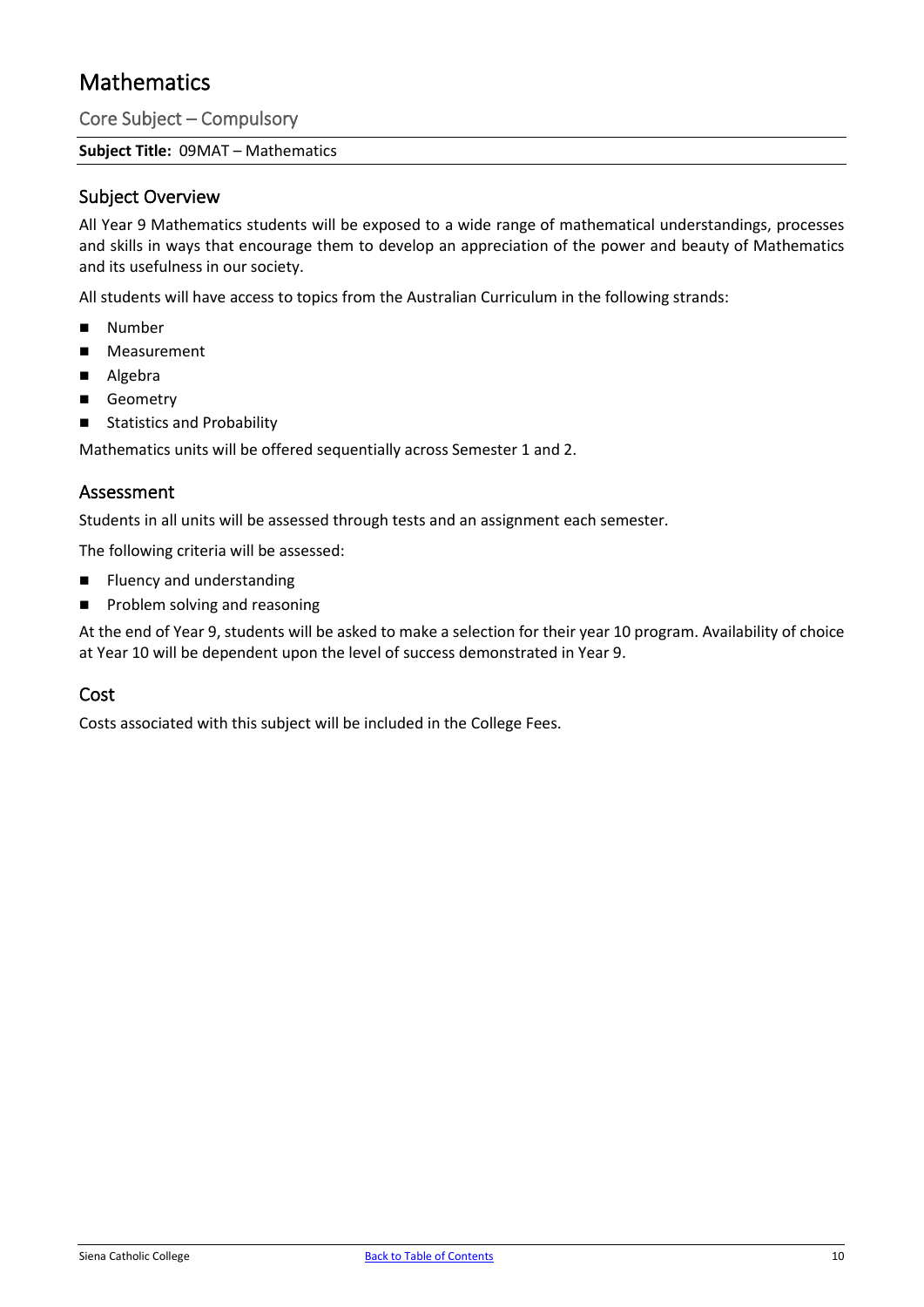### <span id="page-11-0"></span>Science

Core Subject – Compulsory

**Subject Title:** 09SCI – Science

### Subject Overview

Science, through technology, continues to transform our world. Every aspect of modern life is affected by it. Science is a powerful way of generating and organising knowledge and is a major contributor to the cultural and intellectual development of our society.

Students will continue study in the following strands, focusing on Science Understanding, Science as a Human Endeavour and Science Inquiry Skills, building on each as they progress through Year 9:

- Earth and Space Sciences Plate Tectonics
- **Physical Sciences Energy**
- Biological Sciences Body Systems, Ecosystems
- Chemical Sciences Atomic Theory, Chemical Reactions

The units of study are contextually based.

### Assessment

Assessment includes both formative and summative assessment techniques including:

- Student Experiments
- Supervised Exams
- Research Investigations

The assessment criteria will be based on two dimensions:

Understanding

- Science Understanding
- Science as a Human Endeavour

#### Skills

- Questioning and Predicting
- Planning and Conduction
- Processing and Analysing Data and Information
- Further Comments
- The Junior Science course is a pre-requisite and leads to continued core studies in Year 10 Science. In Years 11 and 12 students may choose to study one or more of the following Senior Science subjects
- **Biology**
- Chemistry
- Physics
- **Psychology**

### Student Resources

- Pearson Science 2<sup>nd</sup> Edition Textbook and Activity book
- Teacher-prepared units
- Stile online program

### Cost

Costs associated with this subject will be included in the College Fee

- **Evaluating**
- Communicating

■ Field Reports

Group Presentation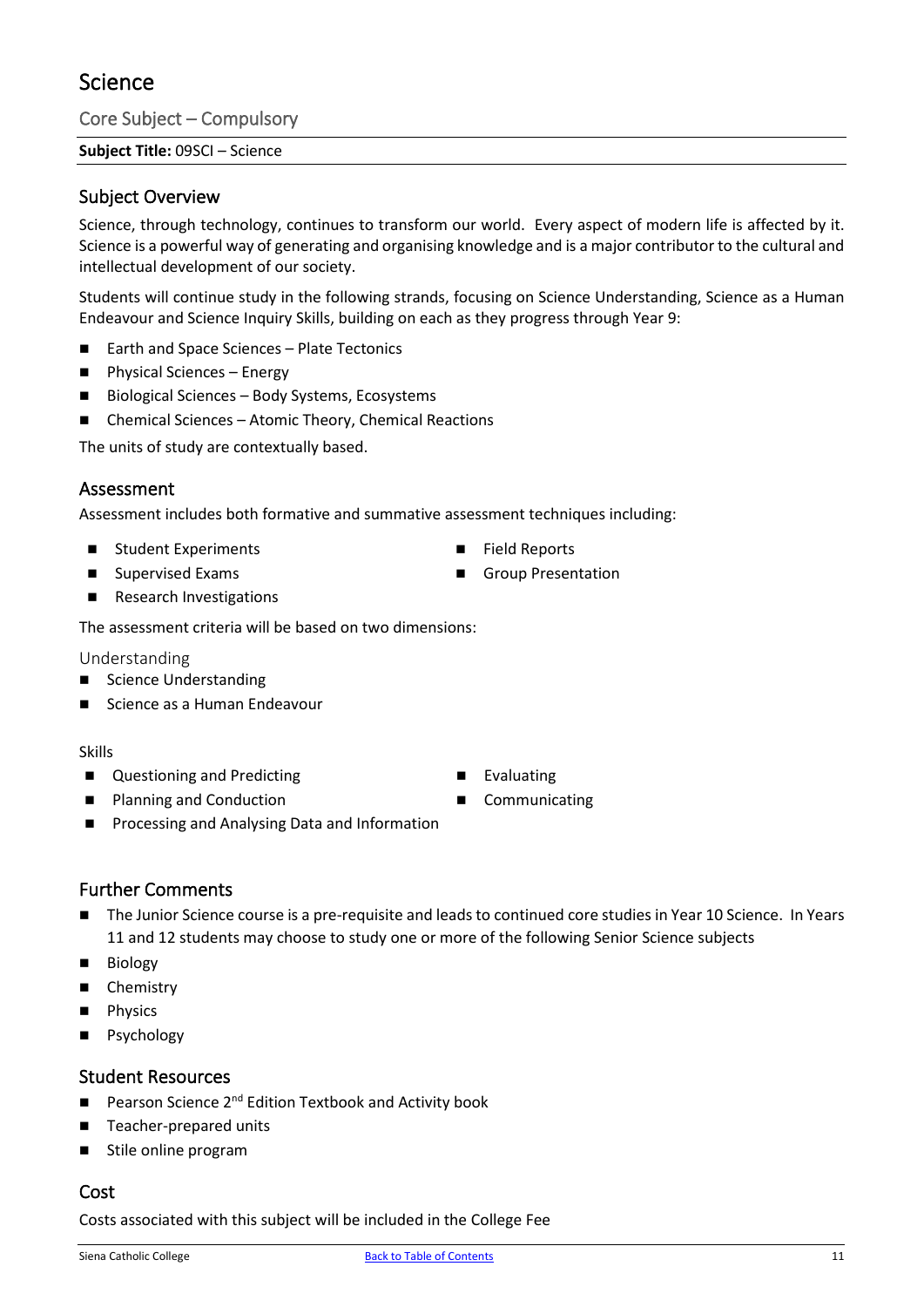### <span id="page-12-0"></span>Health and Physical Education

Core Subject – Compulsory

### **Subject Title:** 09HPE – Health and Physical Education

### Subject Overview

Students engage in learning under the strands of the HPE National Curriculum: personal, social and community health and movement and physical activity. Contact time amounts to 3 single lessons and one double lesson per fortnightly cycle.

The following is covered in Year 9:

### Personal, Social and Community Health Strand:

- Sun Safety
- Planning and Time Management
- Stress Management
- Communication strategies
- **Mental Health and Wellbeing**
- Relationships and Sexuality
- First Aid
- Alcohol and Cannabis

### Movement and Physical Activity Strand:

- **B** Snorkelling
- Australian Rules Football
- **European Handball**
- Volleyball

### Assessment

Students submit a work booklet demonstrating their learning of the elements under the Personal, Social and Community Health Strand. Students also complete an assessment task each term to demonstrate their progress in achieving the Health and Physical Education Australian Curriculum Achievement Standards

Students undergo continuous assessment of the elements of the Movement and Physical Activity Strand. This assessment culminates in an authentic context physical activity eg. Speedball – play in an intra-class European Handball tournament.

### Cost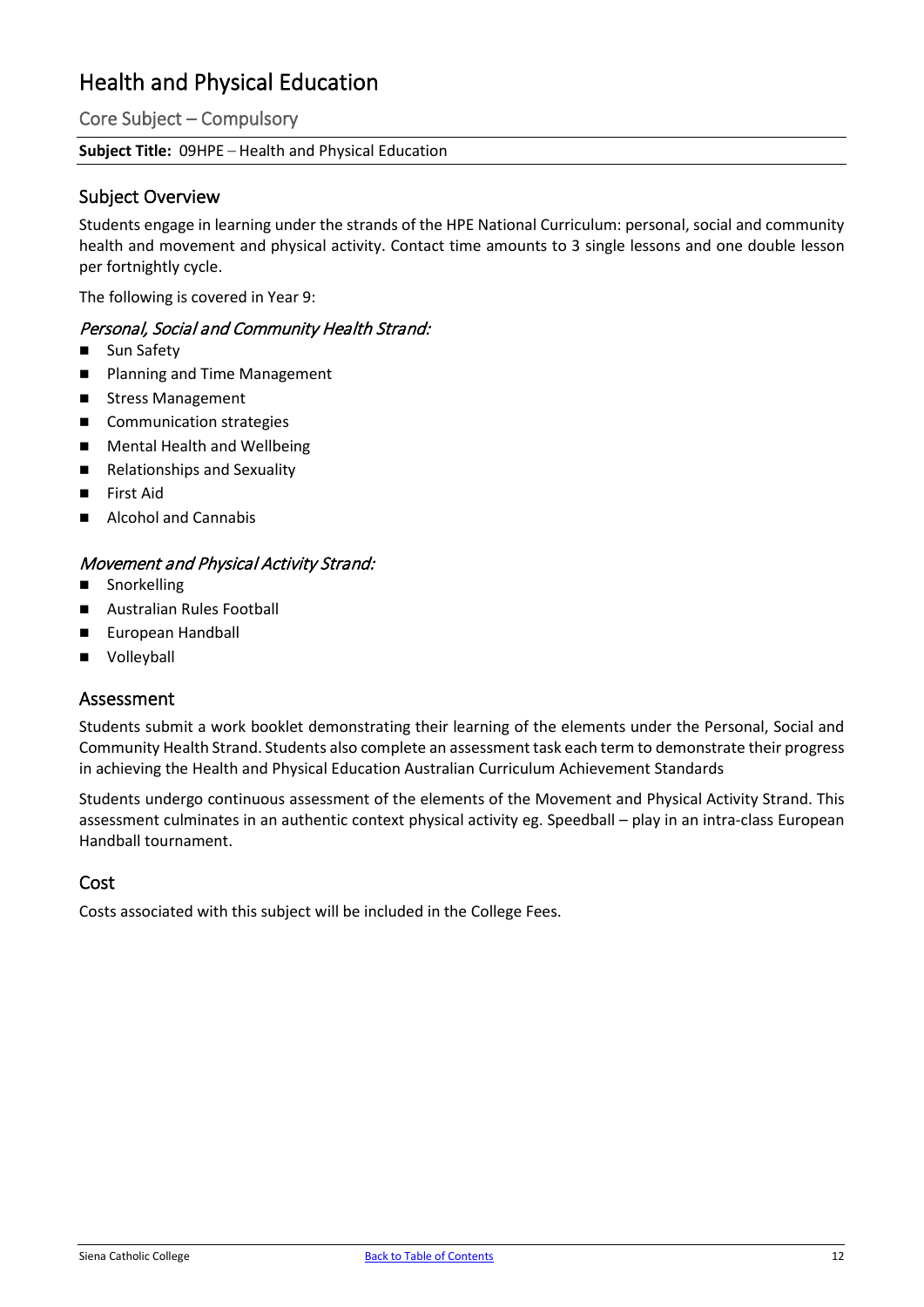### <span id="page-13-0"></span>Sport and Recreation

Core Subject – Compulsory

### **Subject Title:** 09SPO – Sport and Recreation

### Subject Overview

In Terms 2 and 4, Year 9 students have the opportunity to represent the school in the Coastal District Interschool Sport Competition.

| Term 2       |            | Term 4      |            |
|--------------|------------|-------------|------------|
| <b>Boys</b>  | Girls      | <b>Boys</b> | Girls      |
| <b>AFL</b>   | Netball    | Basketball  | OzTag      |
| Volleyball   | Volleyball | Cricket     | Softball   |
| Rugby League | Touch      | Tennis      | AFL        |
| Soccer       | Soccer     | Softball    | Basketball |
|              |            | Touch       | Tennis     |

Students not involved in the interschool sport competition participate in a school based sport program, which aims to develop students' interest and skills in a variety of sports.

In Term 1, Year 9 students choose from a variety of sport and recreation options such as golf, diving, ju-jitsu, yoga, gym, surfing and sailing.

In Term 3, Year 9 students participate in selection trials and training for the Term 4 competition.

Proficient students are eligible to trial for District and Regional sporting teams at designated trial days throughout the year.

### Further Comments

Inter-House carnivals are held throughout the year:

- Swimming in Term 1
- Cross Country in Term 2
- Athletics in Term 3.

Selected students represent the school at District or Regional carnivals and are eligible for District, Regional and State selection.

### Cost

Costs associated with this subject will be included in the College Fees.

Some activities have an extra cost, which is billed with the term fees. Students are not required to take an activity with a surcharge.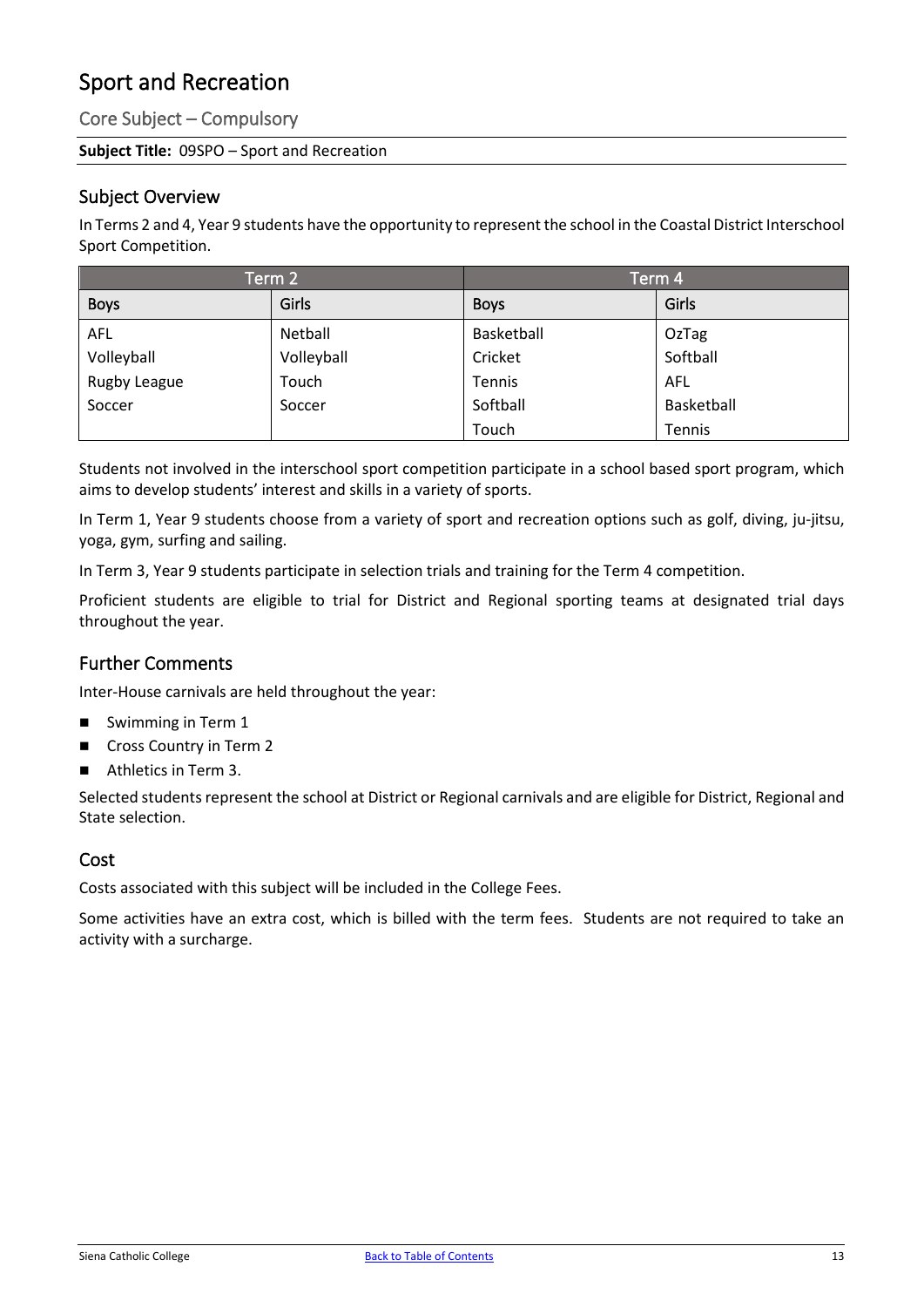### <span id="page-14-0"></span>Humanities and Social Sciences – Civics and Citizenship

Elective Subject

#### **Unit Title:** 09CIV – Civics and Citizenship

### Unit Overview - Government and the Law

Civics and Citizenship builds students' understanding of Australia's political system and how it enables change. Students examine the ways political parties, interest groups, media and individuals influence government and decision-making processes. They investigate the features and principles of Australia's court system, including its role in applying and interpreting Australian law. Students also examine global connectedness and how this is shaping contemporary Australian society.

Students focus on:

- What influences shape the operation of Australia's political system?
- How does Australia's court system work in support of a democratic and just society?
- How do citizens participate in an interconnected world?

Students study the following units:

- Government and democracy
- Laws and citizens
- Citizenship, diversity and identity

#### Assessment

Students will be assessed through the following instruments:

- Short Response test
- Research Report/ interview

### Cost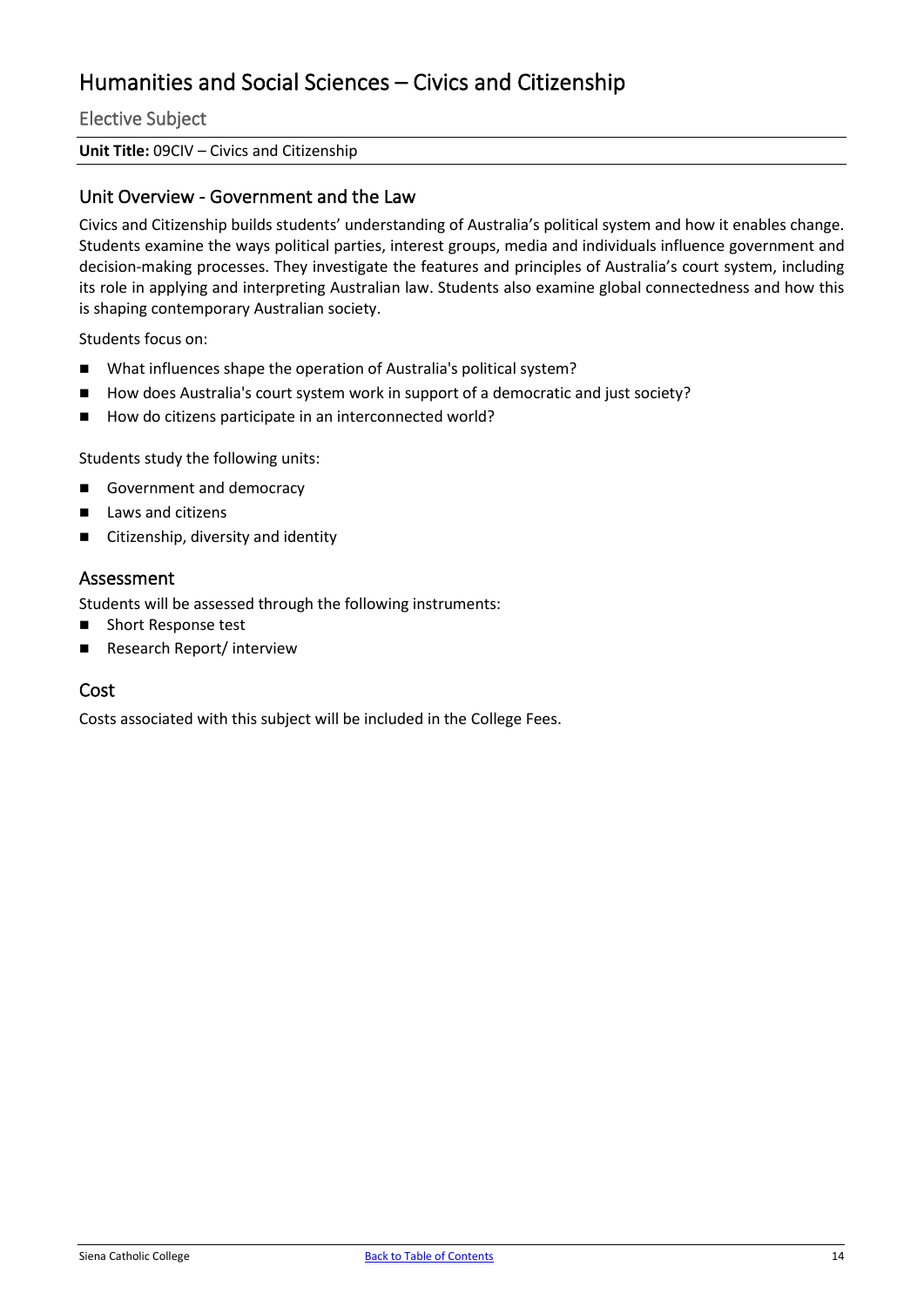### <span id="page-15-0"></span>Humanities and Social Sciences – Business I

Elective Subject

#### **Unit Title:** 09ECBUSC1 – Business I

### Unit Overview - Manage your Money

This unit will allow students to review and extend their computer skills, as well as giving them a sound knowledge base for personal financial management.

Manage your Money, is aimed at providing an understanding of personal finances and about being an informed consumer to enable students to successfully manage their finances and recognise selling techniques and influences.

This semester's study focuses on the student as a financial consumer and prepares them for the myriad of decisions facing them in the commercial world.

Topics covered include:

### Personal Finance

- **Personal budgets**
- **Forms of income**
- Types of credit and how best to make use of it
- Banking documents
- Website investigations
- Case studies in real life situations

#### Consumer Awareness

- Factors affecting purchase decisions
- Traps for consumers
- Tips to avoid scams
- **Avenues for consumer protection**
- Website investigations
- Case studies of real-life applications

### Assessment

Students will be assessed through class tests, assignments and their ability to accurately and discerningly investigate financial websites.

### Cost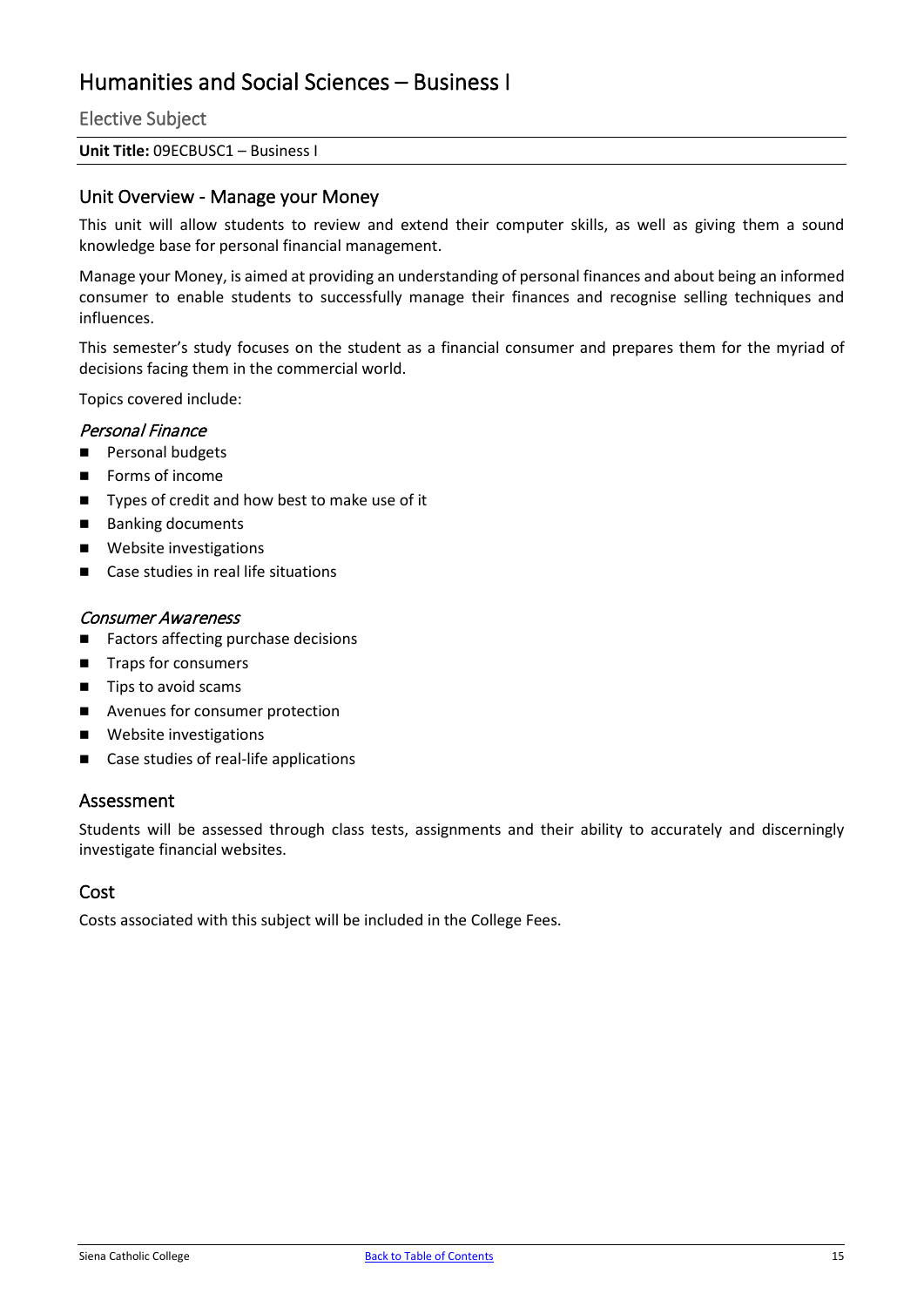### <span id="page-16-0"></span>Humanities and Social Sciences – Business II

Elective Subject

#### **Unit Title:** 09ECBUSC2 – Business II

### Unit Overview - Entrepreneurship

The unit Entrepreneurship is aimed at providing an insight into small business requirements. Students will make decisions about business planning, marketing, innovation and organisation while recognising the selling techniques and influences of consumers. This will culminate in a student run market stall at the college.

This semester's study focuses on the student as a business owner. Each student will be given the opportunity to run their own business; this will prepare them for the myriad of decisions facing them in the commercial world.

Topics covered include:

#### *Business Planning*

- Factors affecting purchase decisions
- Avenues for consumer protection
- naming an enterprise
- **Personal budgets**
- **Nebsite investigations**
- **n** handling money
- recording of profitability of each venture and the overall business
- $\blacksquare$  recording of all cash flow in the business
- **Nebsite investigations**
- Case studies of real-life applications

#### *Entrepreneurship*

- **Small business requirements**
- **Business planning**
- **Marketing**
- **Innovation**
- **Depanisation**
- **Planning to ensure you have sufficient ingredients/stock to allow your business to operate**
- **Devising product ideas**
- Advertising; sales and customer relations

#### Assessment

Students will be assessed through assignments and their ability to accurately and discerningly run a business operation.

### Cost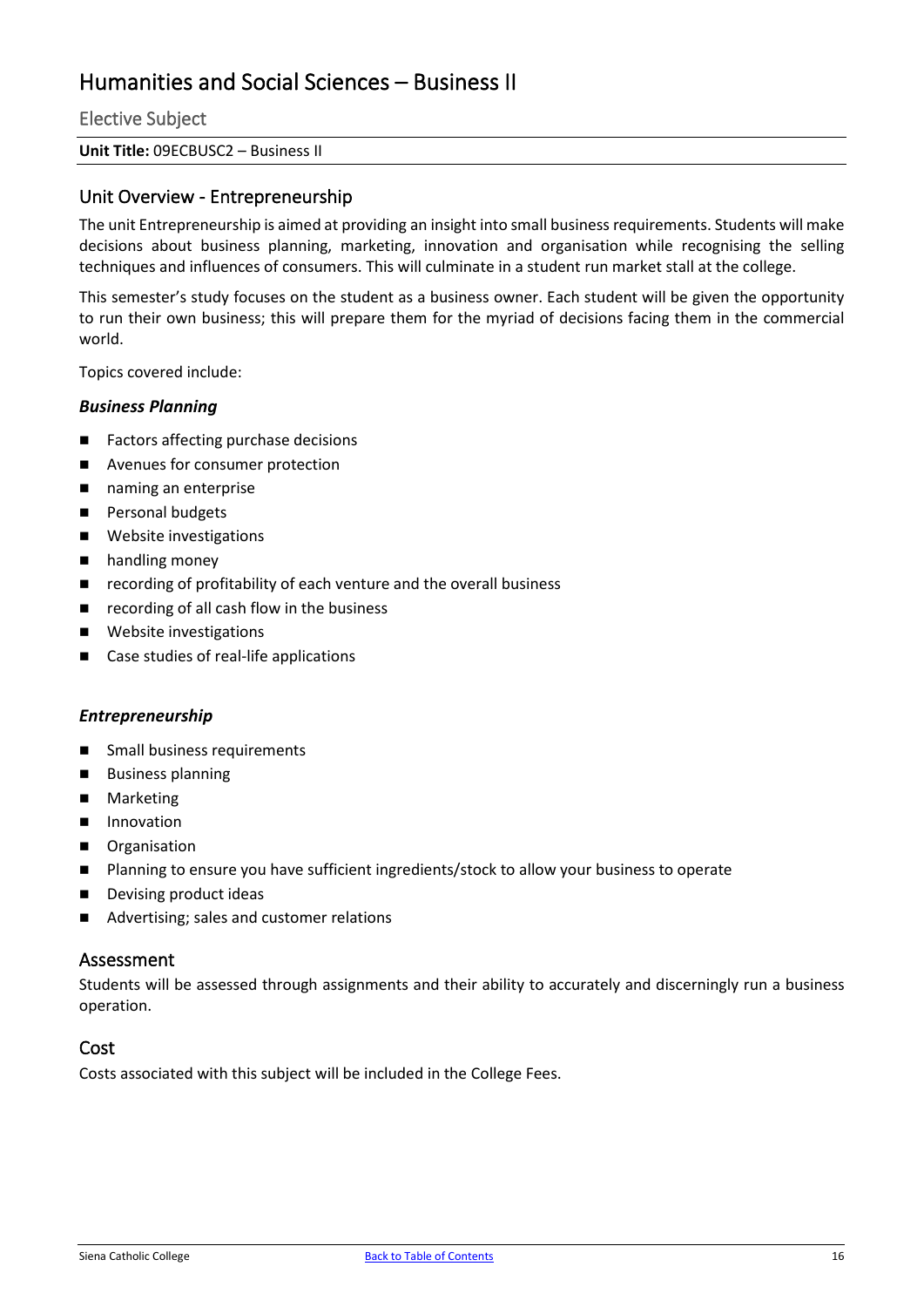### <span id="page-17-0"></span>Languages – Italian I

Elective Subject

**Unit Title:** 09ITLC1 – Italian I

### Unit Overview

In studying Italian, students will be encouraged to develop communication skills in the areas of Listening, Reading, Speaking, and Writing. Italian classrooms are vibrant learning environments where students engage in a variety of tasks. Our curriculum is in line with the new syllabus and prepares students for further studies.

The study of Italian encourages cultural literacy through the promotion of socio-cultural understanding. This is promoted through the study of the Italian culture. Studying Italian opens the possibility of travel, both with the College's Italian exchange program and independently.

Study of Italian is thematic and is organised from the following fields of study:

- Italian food and cuisine
- Weather
- Going out and socialising

#### Assessment

Students will be assessed each term using a variety of instruments.

### Further Comments

It is recommended that students take at least one semester of Italian in Year 9. Study of at least one semester of Italian in Year 8 is recommended.

Year 9 and 10 Italian electives can lead to further studies of Italian at the Senior level.

The learning of a language other than English allows students to develop knowledge and understanding of another culture and to see events from the view of another culture. It increases the possibilities for students to travel, study and work overseas.

The study of language is of special significance for trade, business and tourism. Encouraging linguistic diversity is a valuable national resource.

The Language program aims to develop students as lifelong learners. In order to achieve this we utilize a wide range of teaching and learning strategies.

### Cost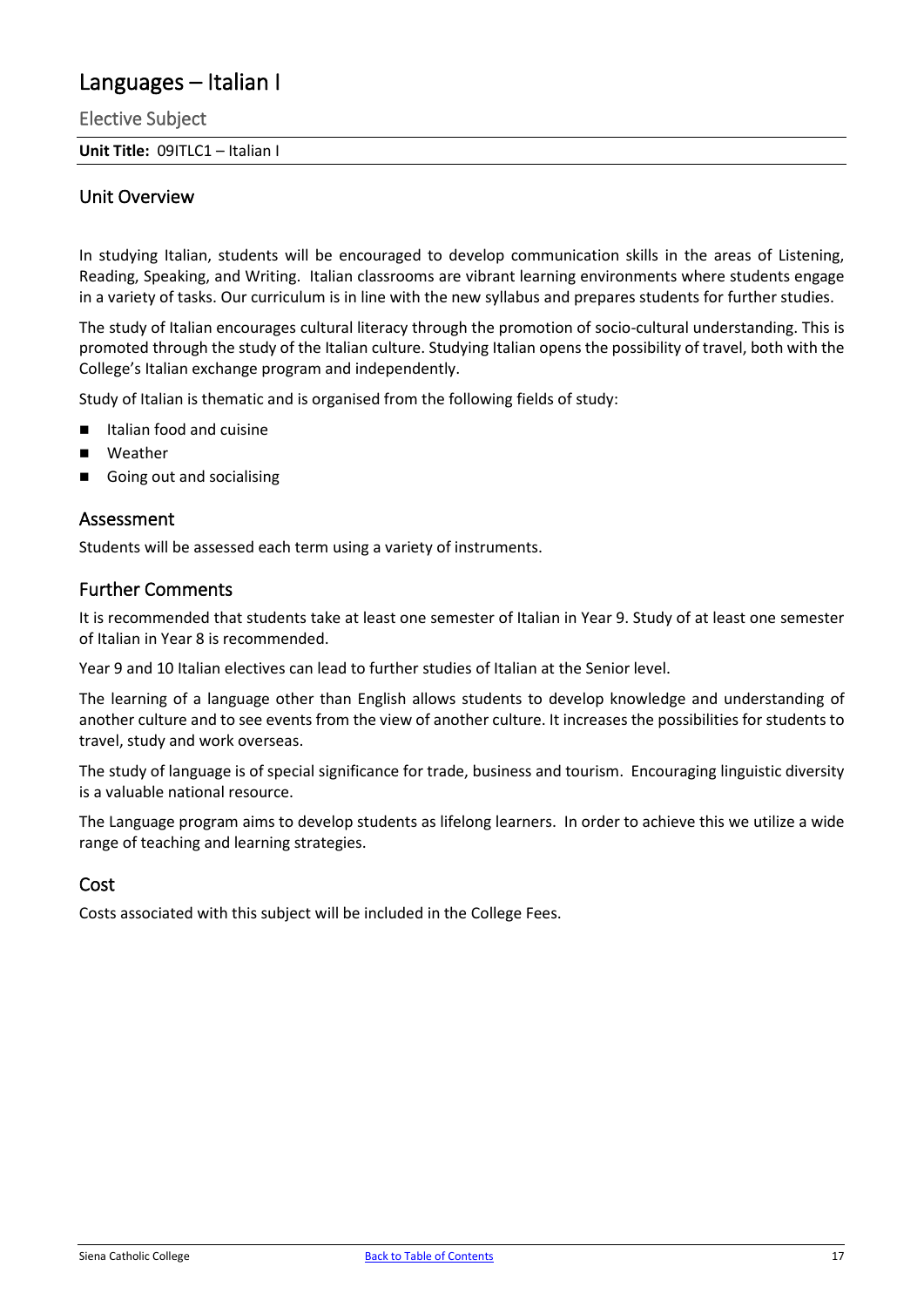### <span id="page-18-0"></span>Languages – Italian II

Elective Subject

**Unit Title:** 09ITLC2 – Italian II

### Unit Overview

In studying Italian, students will be encouraged to develop communication skills in the areas of Listening, Reading, Speaking, and Writing. Italian classrooms are vibrant learning environments where students engage in a variety of tasks. Our curriculum is in line with the new syllabus, and prepares students for further studies.

The study of Italian encourages cultural literacy through the promotion of socio-cultural understanding. This is promoted through the study of the Italian culture. Studying Italian opens the possibility of travel, both with the College's one month Immersion Programme and independently.

Study of Italian is thematic and is organised from the following fields of study:

- Italian family life
- Italian homes

### Assessment

Students will be assessed each term using a variety of instruments.

### Further Comments

Students may choose either one or both semesters of Italian in Year 9 to allow for a yearlong program of study. If you wish to study Italian in Year 10 and beyond, you must choose at least one semester of Italian in Year 9. Study of at least one semester of Italian in Year 8 is recommended.

The learning of a language other than English allows students to develop knowledge and understanding of another culture and to see events from the view of another culture. It increases the possibilities for students to travel, study and work overseas.

The study of language is of special significance for trade, business, and tourism. Encouraging linguistic diversity is a valuable national resource.

The Language program aims to develop students as lifelong learners. In order to achieve this we utilize a wide range of teaching and learning strategies.

### Cost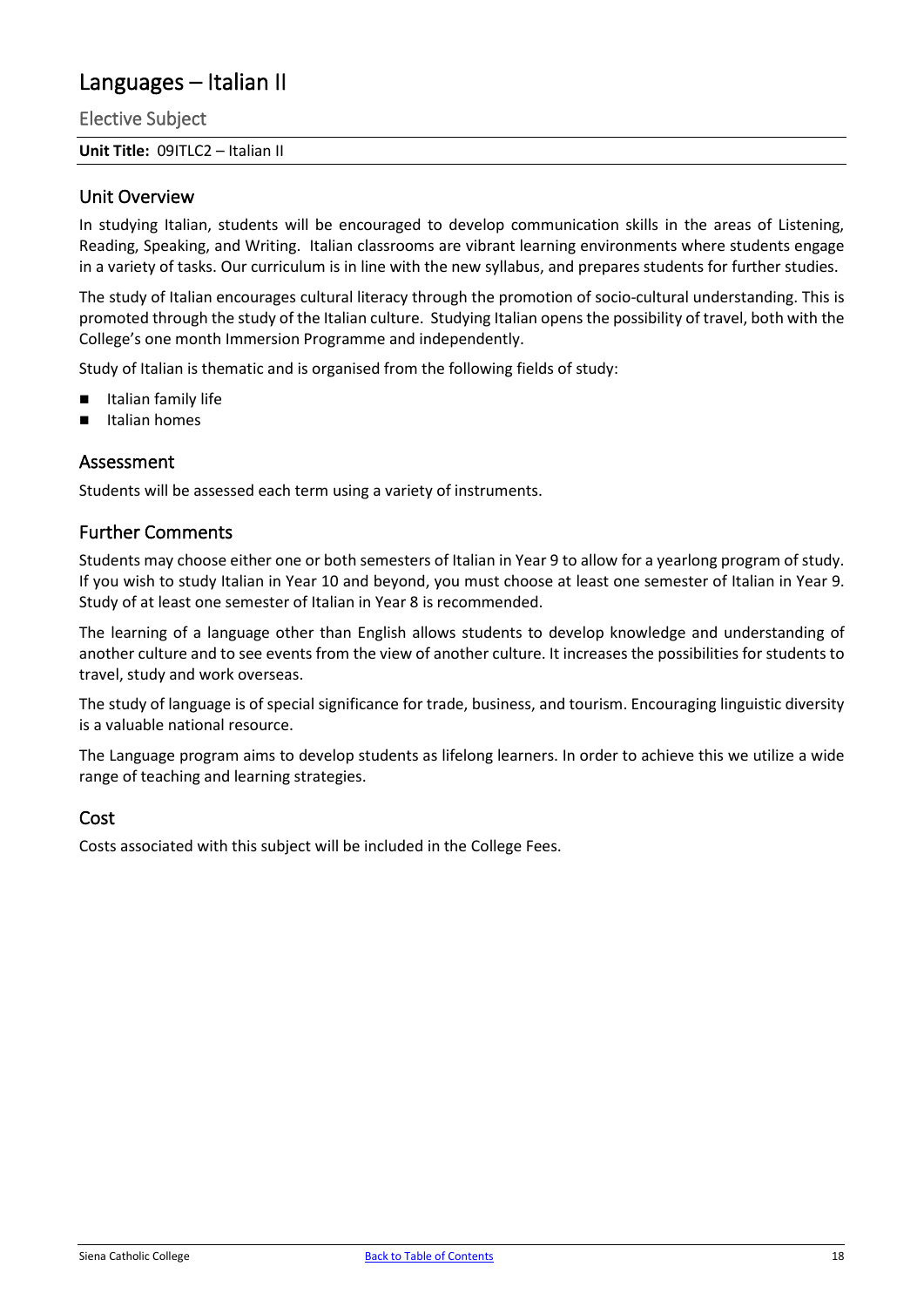### <span id="page-19-0"></span>Technologies – Digital Technology I and II

### Elective Subject

| <b>Unit Title: 09DIGTEC1 – Digital Technology I</b> |  |
|-----------------------------------------------------|--|
| 09DIGTEC2 - Digital Technology II                   |  |

### Unit Overview

In a workforce where automation is either deeply embedded in day to day routines or replacing traditional jobs all together, Digital Technology is an incredibly relevant and rewarding course.

The Digital Technology course is structured to support students who have a range of experience in coding, including those who have never coded before. The learning experiences within Digital Technology are based upon the skills of students up to a Year 7 level and as a result students of any ability or interest will find success in the course.

Here are four good reasons to study 'Digital Technologies':

- **growth in jobs**
- even non-technical employees can benefit from knowing some programming
- **E** learning to code promotes abstract thinking and problem solving
- you can develop applications for your own personal use or to sell on the App Store

Student learning involves the hands-on use of computers and programs, which allow for the development of a variety of solutions integrating the development iPhone/iPad software, coding to apply iPhone/iPad hardware along with Internet and web technologies. The lesson content is completely flexible and follows the interests and imagination of the student. As students progress the opportunities to select a personalised learning path increase. Future application of the skills can be applied to e-commerce, data and statistics (including social media and sport), along game development and augmented reality. Students may find themselves employment opportunities while at school, both with and without coding duties, as the demand for computing knowledge is high within a wide range of industries.

### Assessment

The content and assessment has been designed specifically for individualisation. Unlike exam based subjects, all products generated in the assessment are designed to be personally used or sold to a wider audience with a larger purpose. Students are solving problems that they determine requires a digital solution. At no stage will students be required to memorise code or work within a closed environment. All assessment is completed under real world conditions with resources always available and collaboration at the forefront.

### Further Comments

Students will be encouraged to work independently so that they can extend their programs to a degree consistent with their ability and interest.

### Cost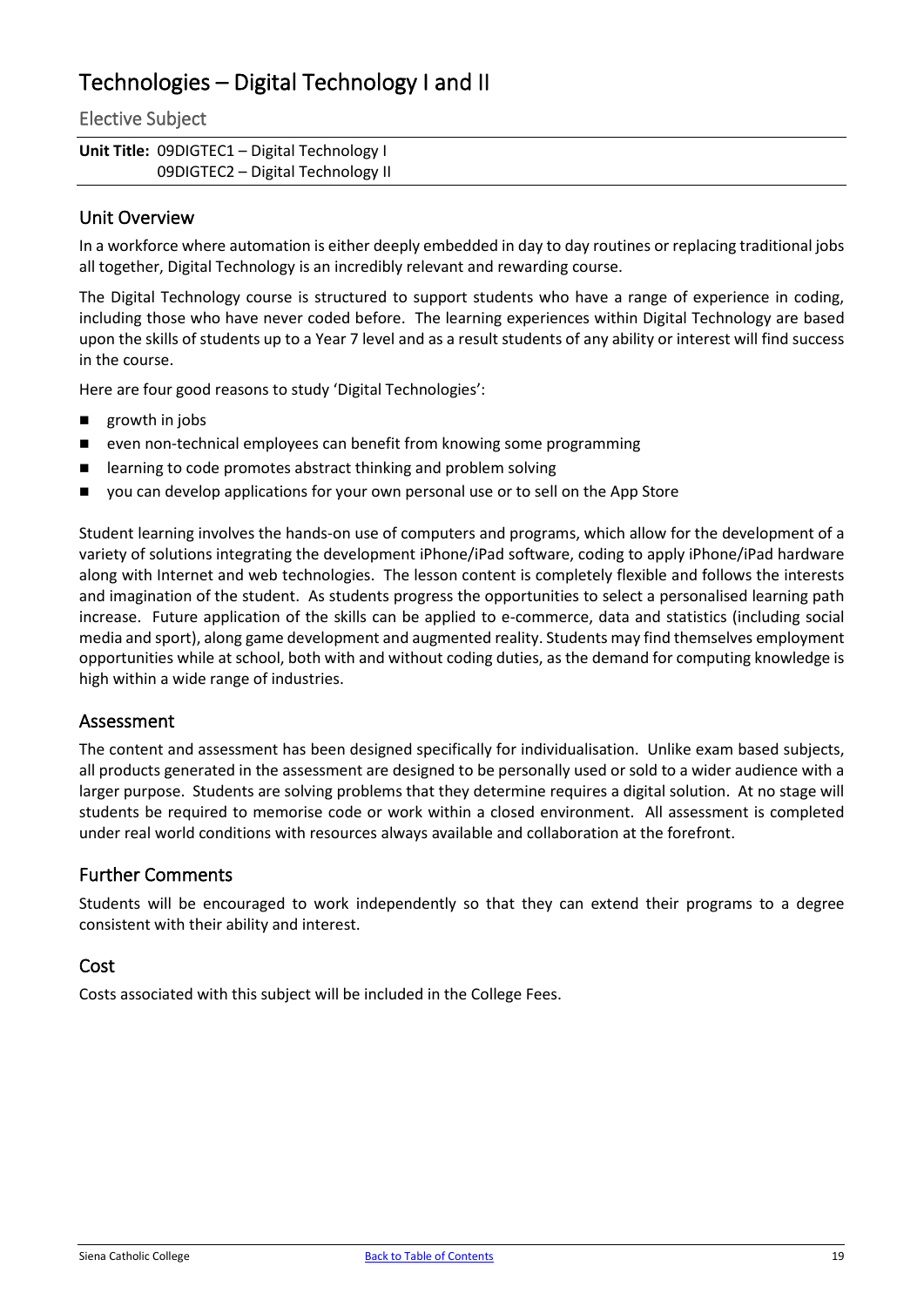### <span id="page-20-0"></span>Technologies – Design Technology Materials I

### Elective Subject

| Unit Title: 09DTMATC1 - Design Technology Materials I |
|-------------------------------------------------------|
| 09DTMATC2 - Design Technology Materials II            |

### Unit Overview

This subject has a strong focus on the produce element of the design process and is based mainly in the traditional woodwork/metalwork workshops.

Students analyse ways to produce designed solutions through selecting and combining characteristics and properties of materials, systems, components, tools and equipment. Students will be solving design problems by working through a design process to produce products and prototypes using a variety of materials (wood, metal, plastics) and technologies (hand and portable power tools).

Students will be required to produce Design Folios that will also include the need to learn: 'sketching', 'technical drawing' and 'computer 2D & 3D modelling' techniques.

Design problems may include:

- Carry Case
- Child's toy (Tipper truck)
- **Nall hanging**
- Sheetmetal project
- Plastics project

### Assessment

Students will be assessed through design folios and practical projects.

### Cost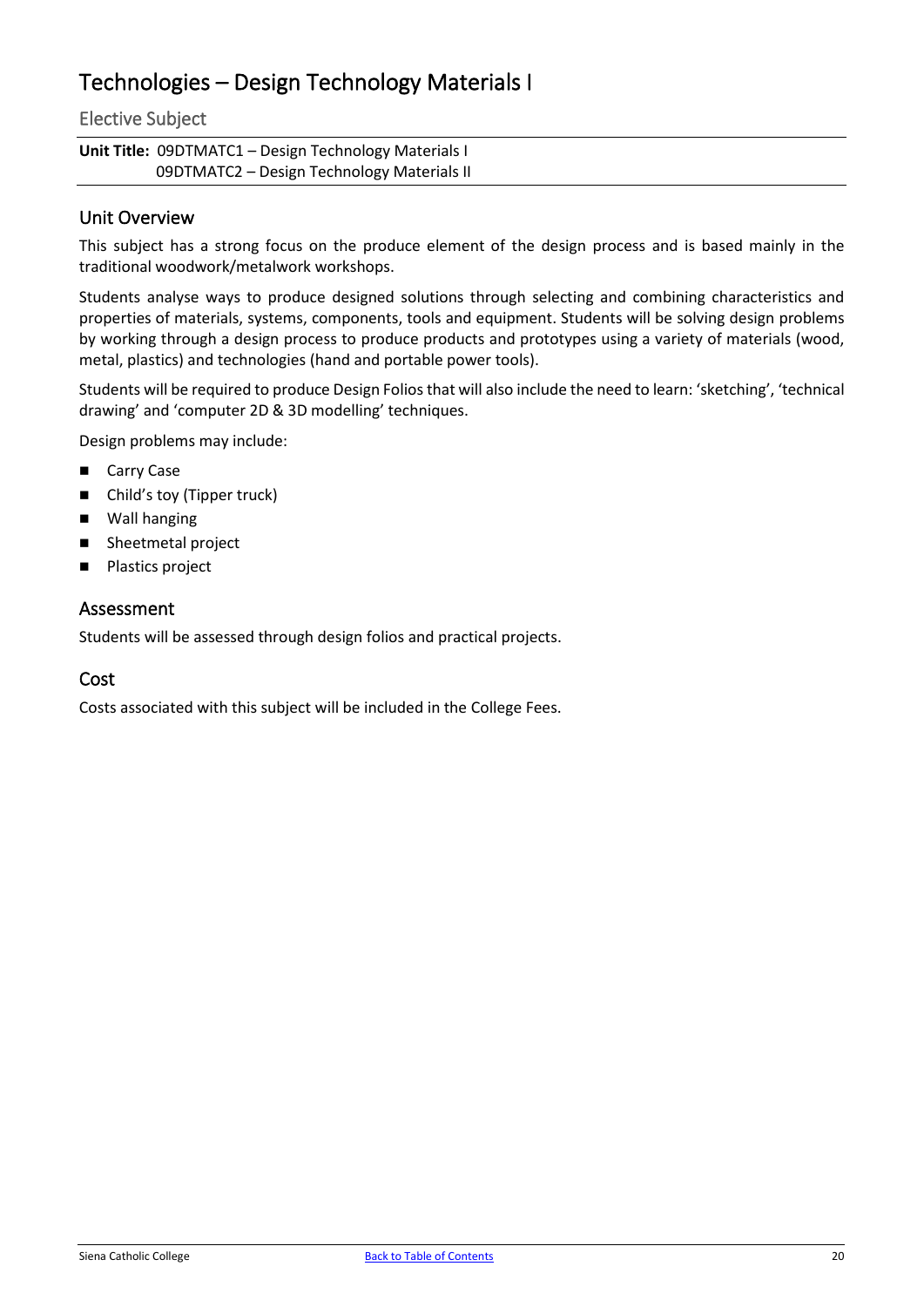### <span id="page-21-0"></span>Technologies – Engineering Principles and Systems I and II

### Elective Subject

**Unit Title:** 09DTEPS1– Design and Technologies – Engineering Principles and Systems I 09DTEPS2 – Design and Technologies – Engineering Principles and Systems II

### Unit Overview

This subject has a strong focus on the design element of the design process and is based mainly in a general classroom.

In this unit students will analyse how motion, force and energy are used to manipulate and control electromechanical systems when designing simple, engineered solutions. They will solve problems through the design process. Students will be experimenting to select the most appropriate principles and systems on which to base design ideas, for example structural components to be tested for strength. Students will have the opportunity to use numerous technologies in this unit.

Students will be required to produce Design Folios that will also include the need to learn: 'sketching', 'technical drawing' and 'computer 2D & 3D modelling' techniques.

Possible projects may include:

- Electronic dice marble lifter
- **Electronic dice**
- **Plywood bridge**
- Candle holder
- Universal joint
- Sprocket multiplier

#### Assessment

Assessment will include Design Folios and products/prototypes.

### Cost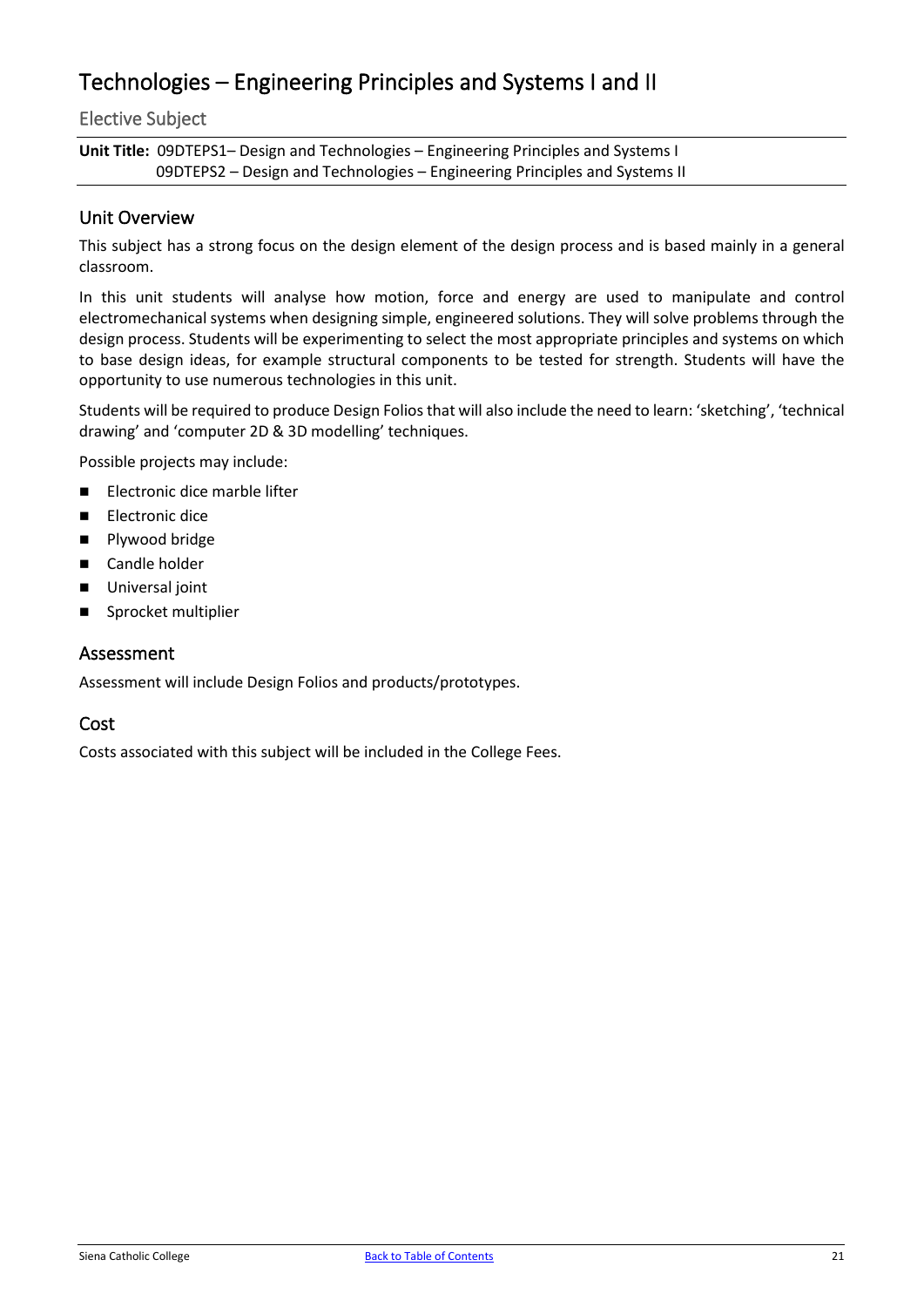### <span id="page-22-0"></span>Technologies – Food and Fibre Production I and II

### Elective Subject

**Unit Title:** 09DTFFP1– Design and Technologies – Food and Fibre Production I 09DTFFP2– Design and Technologies – Food and Fibre Production II

### Unit Overview

In Year 9 students will use design and technology knowledge and understanding, processes and production skills and design thinking to produce designed solutions to identify needs or opportunities particularly within the food and fibre production and food specialisations. Students will have opportunity to work independently as well as collaboratively using a range of technologies to communicate ideas and design solutions. Problemsolving approaches to learning and assessment have real life context and provide students with opportunity to explore their creativity, problem-solving skills, independence and communication skills.

This subject is aimed at students who want to develop:

- Responsibility, self-reliance, personal management and teamwork.
- Nutritional guidelines and practices promoting the optimal health of individuals and families.
- Sound practices related to food selection, preparation and service to ensure efficient utilisation of resources.
- Principles and practices underlying the nature, performance, use, design and maintenance of textile materials.
- Sound practice related to textile selection and construction to ensure efficient utilisation of resources.

Students will study the following units:

#### Food Media

- Food preparation, kitchen skills
- Basic principles of baking: biscuits, slices, cakes, fete food, cooking with the 5 food groups
- Considerations for food alternatives applying the Australian Guide to Healthy Eating
- **Design Challenge: Providing a service and creating a tasty, nutritious and easy to make product**
- Communicating and marketing your product via a social media post targeting teenagers

#### Future Clothing Design

- Textile and Sewing basics, Using a pattern, Embellishments and Design
- Construction of pyjama pants and create a bag to match
- Environmental impacts of textile fibres- cotton, hemp, rayon
- Consider the social impacts of fast fashion
- E-Textiles create a small circuit sewn into fabric to enhance product
- **Design challenge: Smart Sleepwear**

#### Assessment

Students will be assessed through interesting research assignments, practical food preparation and textile projects.

### Cost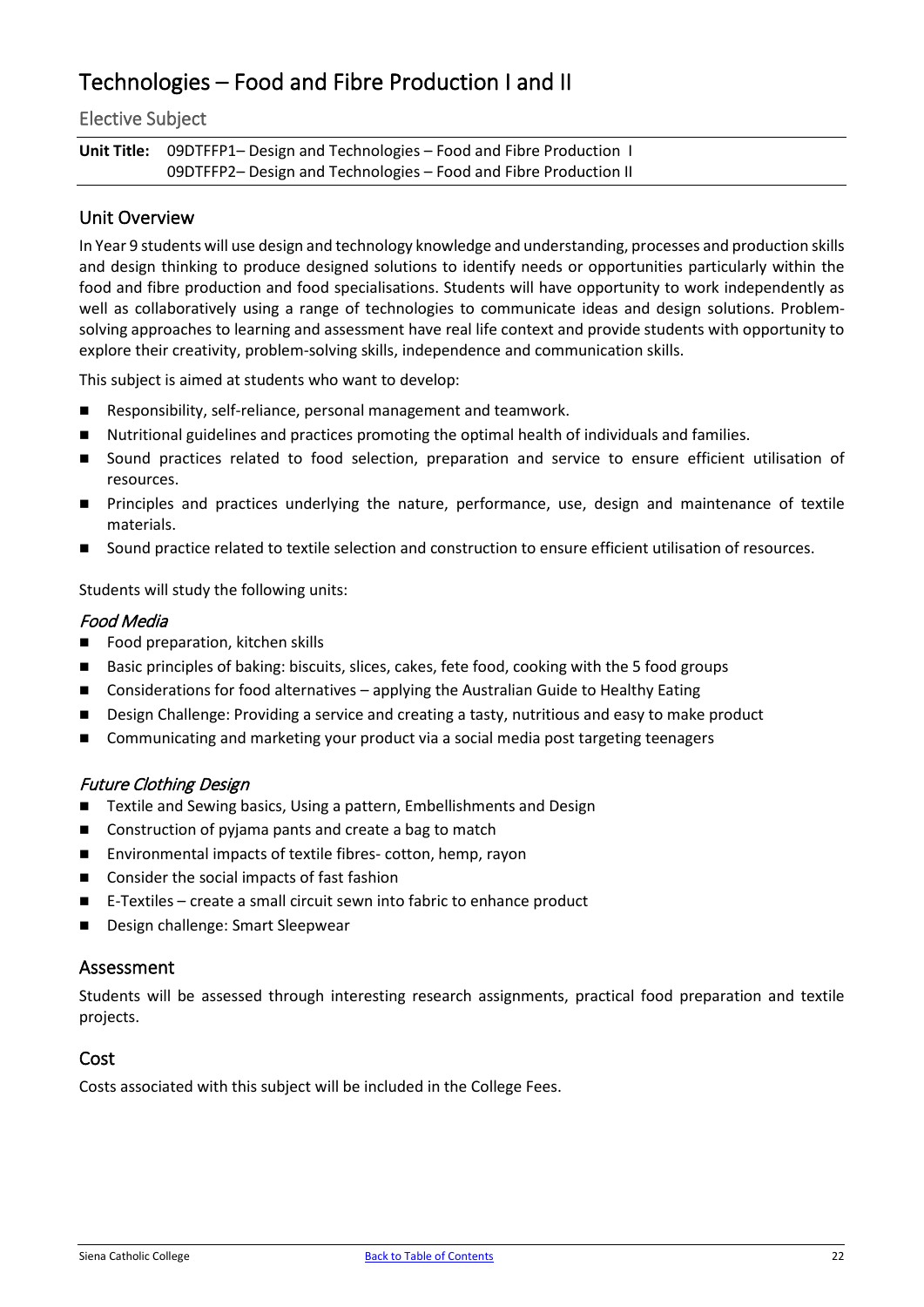### <span id="page-23-0"></span>Technologies – Food Specialisations I and II

### Elective Subject

**Unit Title:** 09DTFS1 – Design and Technologies Food Specialisations I 09DTFS2 – Design and Technologies Food Specialisations II

### Unit Overview

In Year 9 students will use design and technology knowledge and understanding, processes and production skills and design thinking to produce designed solutions to identify needs or opportunities particularly within the food production and food specialisations. Students will have opportunity to work independently as well as collaboratively using a range of technologies to communicate ideas and design solutions. Problem-solving approaches to learning and assessment have real life context and provide students with opportunity to explore their creativity, problem-solving skills, independence and communication skills.

This subject is aimed at students who want to develop:

- Responsibility, self-reliance, personal management and teamwork.
- Nutritional guidelines and practices promoting the optimal health of individuals and families.
- Sound practices related to food selection, preparation and service to ensure efficient utilisation of resources.

Students will study the following food unit:

#### Sustainable Table

- Cooking staples from scratch
- Consider food waste and food miles
- Cooking with a conscience
- **I** Investigating the impacts of food waste
- **Making your own kitchen sustainable**
- Buying locally, sourcing from markets
- Cooking using fresh ingredients
- Design Challenge

#### Assessment

Students will be assessed through interesting research assignments, practical food preparation and mini design challenges.

### Cost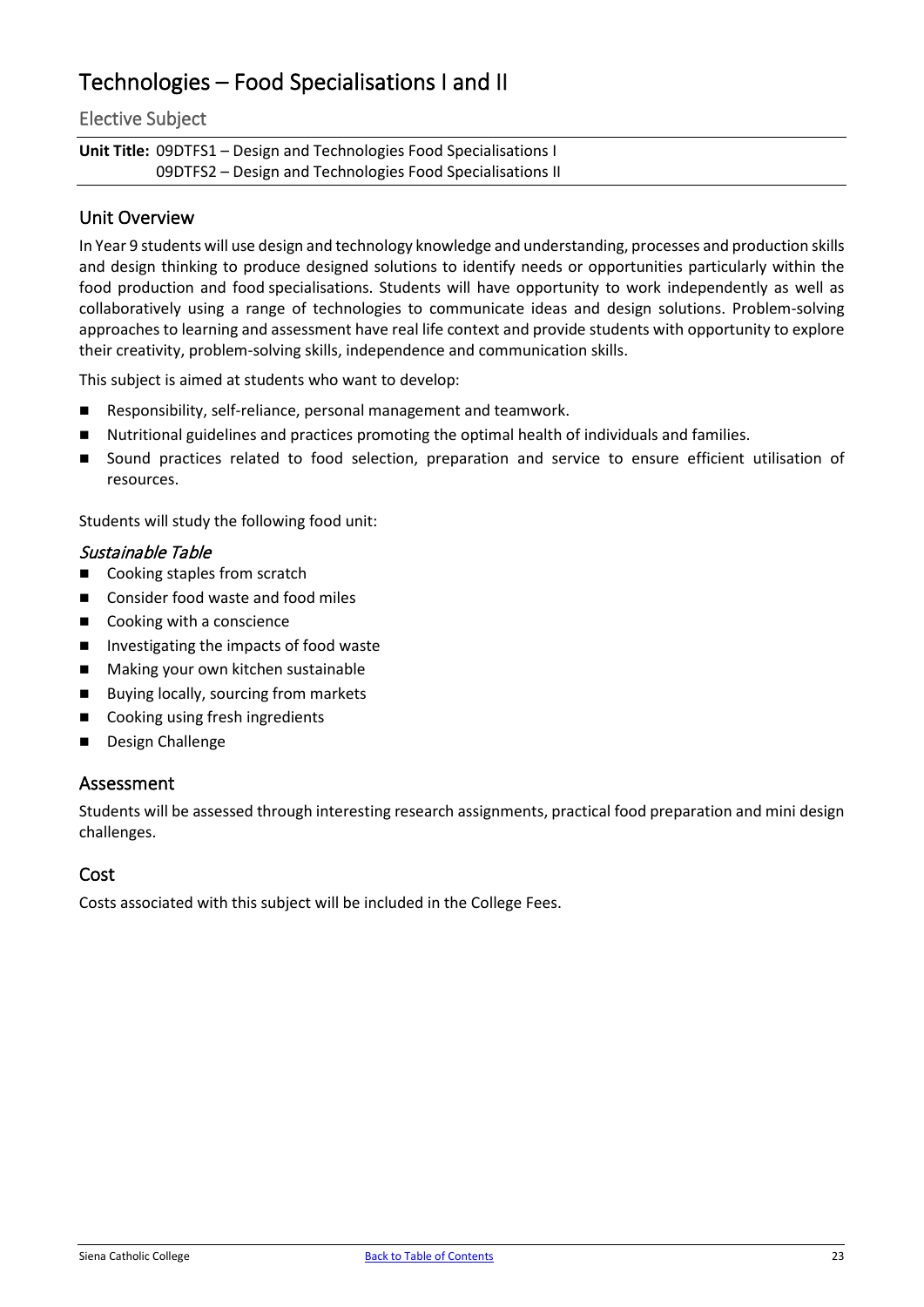### <span id="page-24-0"></span>The Arts – Dance I

Elective Subject

**Unit Title:** 09DANC1 – Dance I

This unit is offered in Semester 1

### Unit Overview

In Dance, students will have the opportunity to explore dance as an art form through choreography, performance and appreciation. They will explore meaning and interpretation, forms and elements, and social, cultural and historical contexts of dance as they make and respond to dances.

This semester students will build on their awareness of the body and to improve their performance skills including confidence, accuracy and clarity of movement in a variety of dance styles. They will also evaluate the choreographic intent and expressive skills in dances they view and perform.

Students will study the following units:

- Razzle Dazzle
- Go with the Flow

### Assessment

Students will be assessed in the following areas:

- Making
- **Responding**

Students will be assessed on self and group devised choreography which they perform, with a written justification of the elements of dance and choices made. They will also evaluate the elements and the choreographer's intention of particular dances.

### Further Comments

This semester unit studied in Year 9 provides students with a range and balance of learning activities and skills that extend on from dance in previous years, however this elective can be undertaken without previous dance experience. Units are designed to cater for a variety of interests and levels of experience from beginner to experienced dancers. Dance promotes self-confidence and self-expression which allows students to use their creativity to express themselves through movement.

#### Cost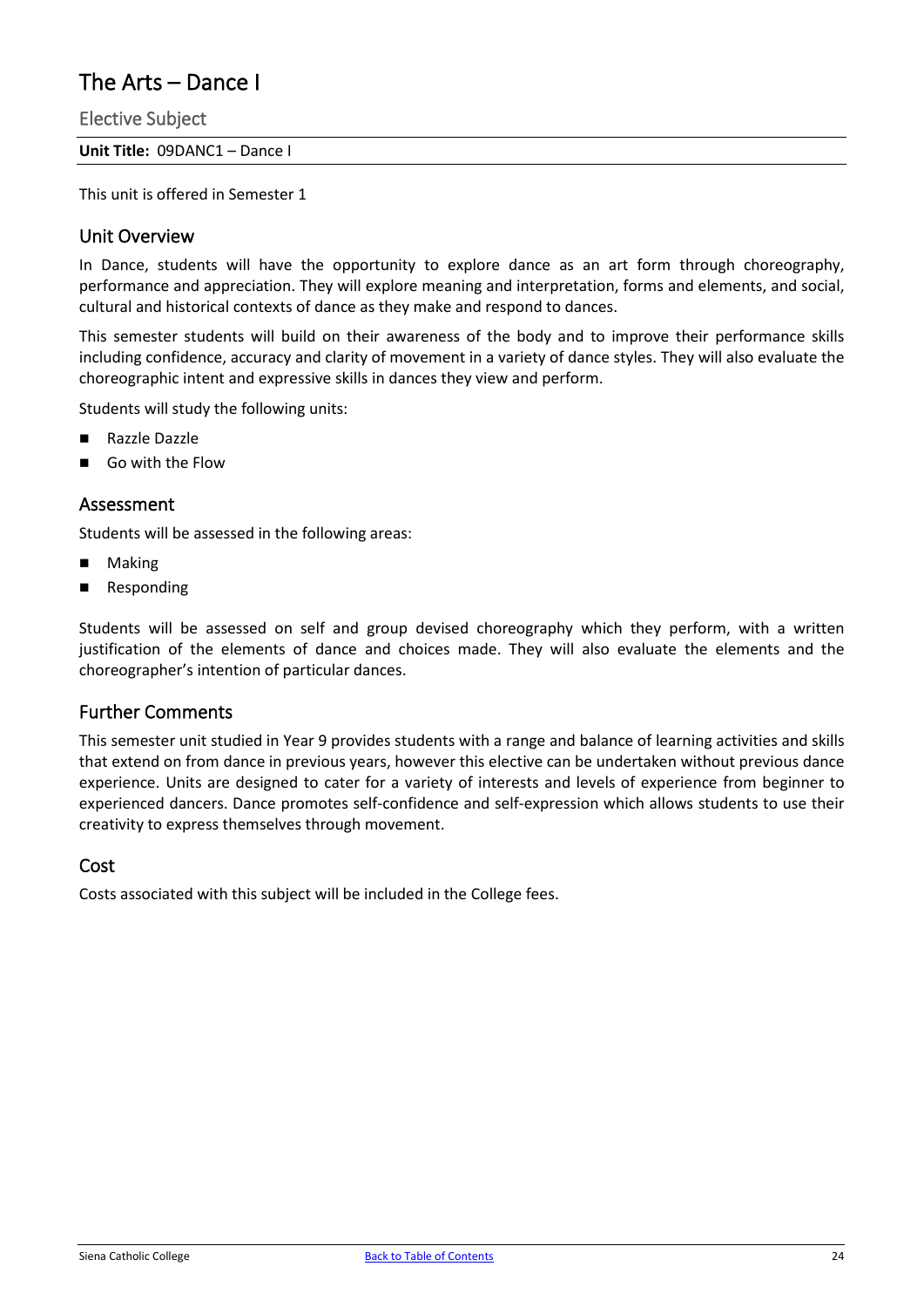### <span id="page-25-0"></span>The Arts – Dance II

Elective Subject

**Unit Title:** 09DANC2 – Dance II

This unit is offered in Semester 2

### Unit Overview

In Dance, students will have the opportunity to explore dance as an art form through choreography, performance and appreciation. They will explore meaning and interpretation, forms and elements, and social, cultural and historical contexts of dance as they make and respond to dances.

This semester students will build on their awareness of the body and to improve their performance skills including confidence, accuracy and clarity of movement in a variety of dance styles. They will also evaluate the choreographic intent and expressive skills in dances they view and perform.

Students will study the following units:

- Over the Edge
- Groovy, Baby!

### Assessment

Students will be assessed in the following areas:

- Making
- **Responding**

Students will be assessed on self and group devised choreography which they perform, with a written justification of the elements of dance and choices made. They will also evaluate the elements and the choreographer's intention of particular dances.

### Further Comments

This semester unit studied in Year 9 provides students with a range and balance of learning activities and skills that extend on from dance in previous years, however this elective can be undertaken without previous dance experience. Units are designed to cater for a variety of interests and levels of experience from beginner to experienced dancers. Dance promotes self-confidence and self-expression which allows students to use their creativity to express themselves through movement.

#### Cost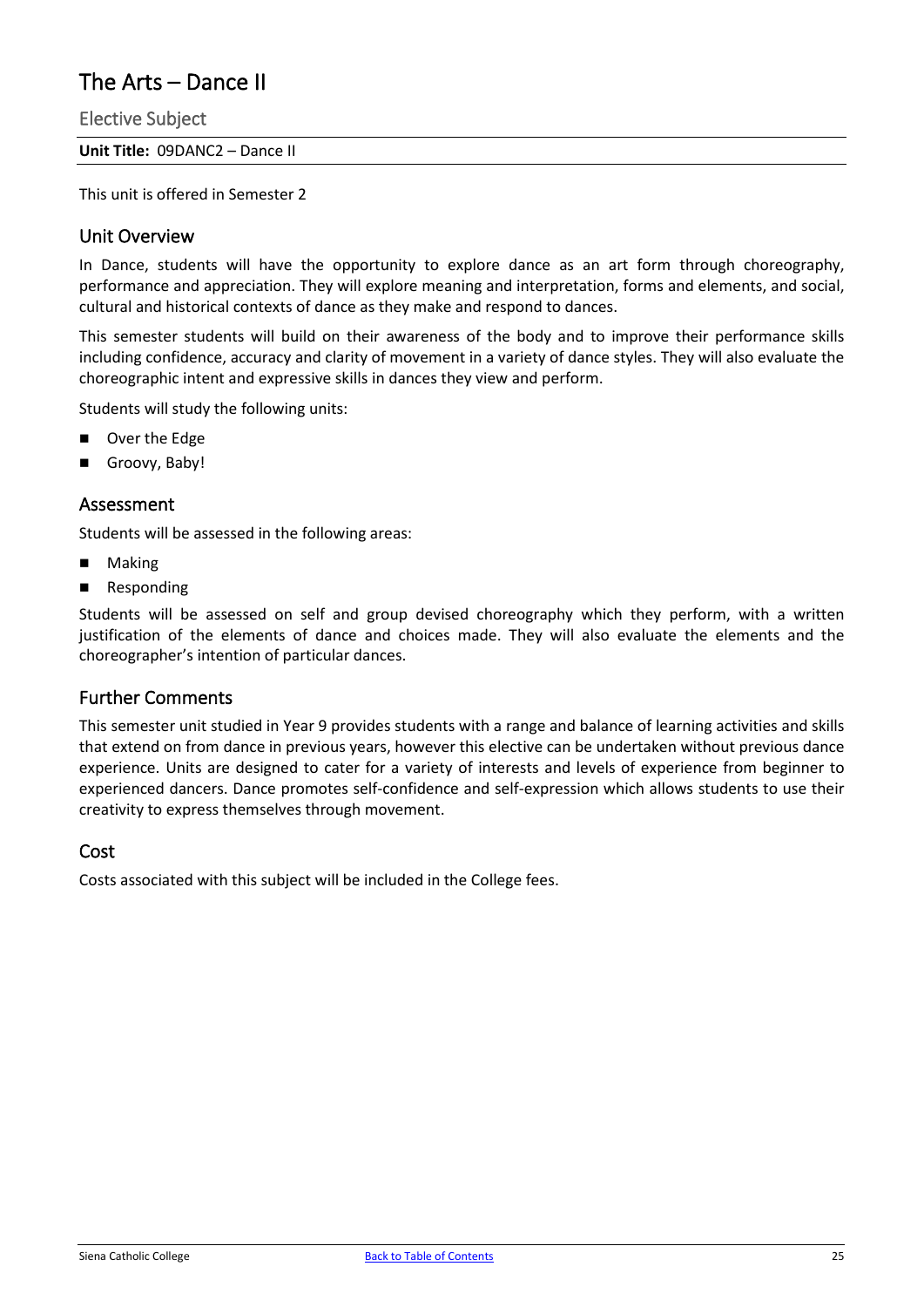### <span id="page-26-0"></span>The Arts – Drama I

Elective Subject

**Unit Title:** 09DRAC1 – Drama I

This unit is offered in Semester 1

### Unit Overview

In Drama, students explore, depict and celebrate human experience by imagining and representing other people through live performance. Students analyse the elements of drama, forms and performance styles and evaluate meaning and aesthetic effect in the drama they devise, interpret, perform and view.

This semester students will explore the use multimedia integrated with live performance. They will develop and sustain different roles and characters for given circumstances and intentions. They will perform devised and scripted drama in different forms, styles and performance spaces. They will collaborate with others to plan, direct, produce, rehearse and refine performances. They will select and use the elements of drama in directing and acting to engage audiences. Students will learn to refine performance and expressive skills in voice and movement to convey dramatic action.

Students will study the following units:

- Cinematic Theatre
- Transformation to Stage

### Assessment

Students will be assessed in the following areas:

- **Making: Forming and Performing**
- **Responding**

Students will be assessed through a combination of performance work, written assignment tasks, oral expression and self/peer evaluation.

### Further Comments

Semester units studied in Year 9 provide students with a range and balance of learning activities and skills that develop in complexity from the Year 8 Drama course. Units are designed to cater for a variety of interests and prepare students for further study in Senior Drama courses. Drama promotes self-confidence and so develops students' skills in oral presentation for a variety of situations now and in the future.

### Cost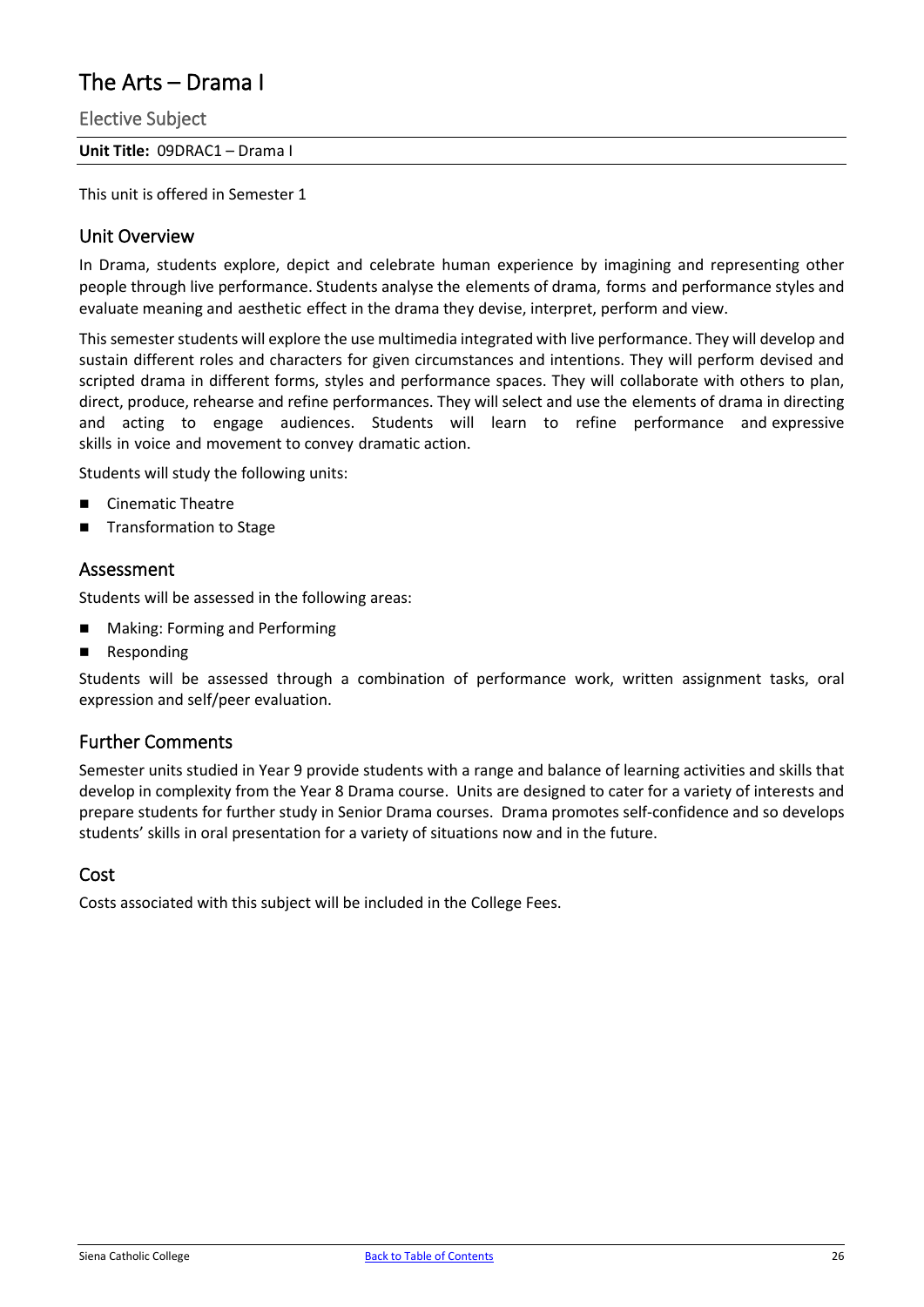### <span id="page-27-0"></span>The Arts – Drama II

Elective Subject

**Unit Title:** 09DRAC2 – Drama II

This unit is offered in Semester 2

### Unit Overview

In Drama, students explore, depict and celebrate human experience by imagining and representing other people through live performance. Students analyse the elements of drama, forms and performance styles and evaluate meaning and aesthetic effect in the drama they devise, interpret, perform and view.

This semester students will explore relevant world issues and reinterpret them for the stage. They will develop and sustain different roles and characters for given circumstances and intentions. They will perform devised and scripted drama in different forms, styles and performance spaces. They will collaborate with others to plan, direct, produce, rehearse and refine performances. They will select and use the elements of drama in directing and acting to engage audiences. Students will learn to refine performance and expressive skills in voice and movement to convey dramatic action.

Students will study the following units:

- Reimagining World Issues
- Foundations of Characterisation

### Assessment

Students will be assessed in the following areas:

- **Making: Forming and Performing**
- **Responding**

Students will be assessed through a combination of performance work, written assignment tasks, oral expression and self/peer evaluation.

### Further Comments

Semester units studied in Year 9 provide students with a range and balance of learning activities and skills that develop in complexity from the Year 8 Drama course. Units are designed to cater for a variety of interests and prepare students for further study in Senior Drama courses. Drama promotes self-confidence and so develops students' skills in oral presentation for a variety of situations. Drama students are given the opportunity to participate in public performances.

### Cost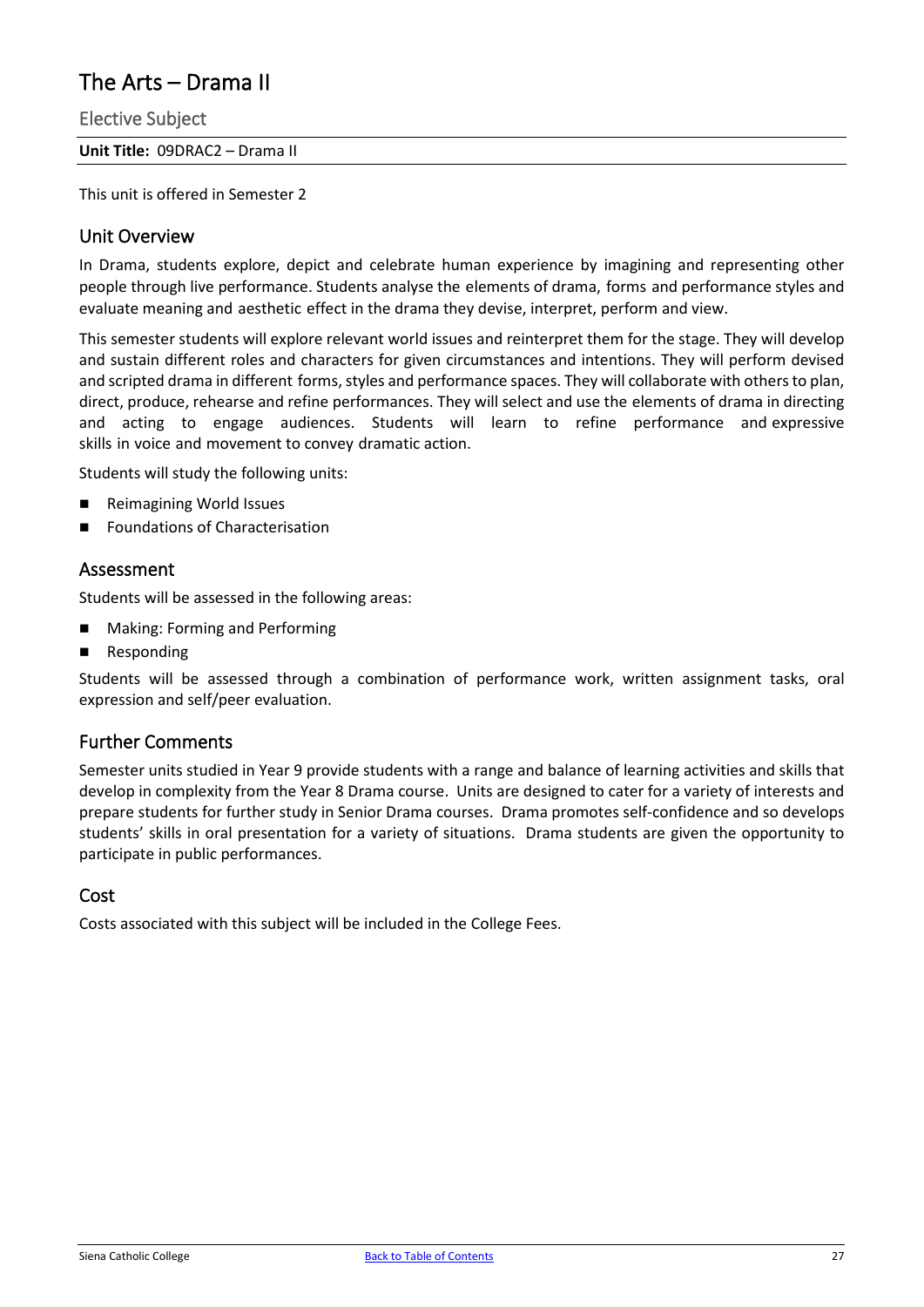### <span id="page-28-0"></span>The Arts – Media Arts I

Elective Subject

**Unit Title:** 09MEDA – Media Arts I

This unit is offered in Semester 1

### Unit Overview

In Media Arts, students develop knowledge, understanding and skills in the creative use of communications technologies and digital materials to tell stories and explore concepts for diverse purposes and audiences. They use genre and media conventions and shape technical and symbolic elements for specific purposes and meaning. Students collaborate with others in design and production processes, and control equipment and technologies to achieve their intentions.

This semester students will explore the hero's journey and the world of advertising, developing skills and their own unique style of film creation. They will learn how to analyse genre and media conventions forming an understanding of social and institutional contexts. Through making tasks students will integrate and shape the technical and symbolic elements of film for specific purposes, meaning and audience.

Students will study the following units:

- The Heroes Journey
- Advertising

#### Assessment

Students will be assessed in the following areas:

- Making
- **Responding**

Students will be assessed in a variety of formats that integrate 21st century skills including collaboration, use of technologies and innovative practices.

#### Cost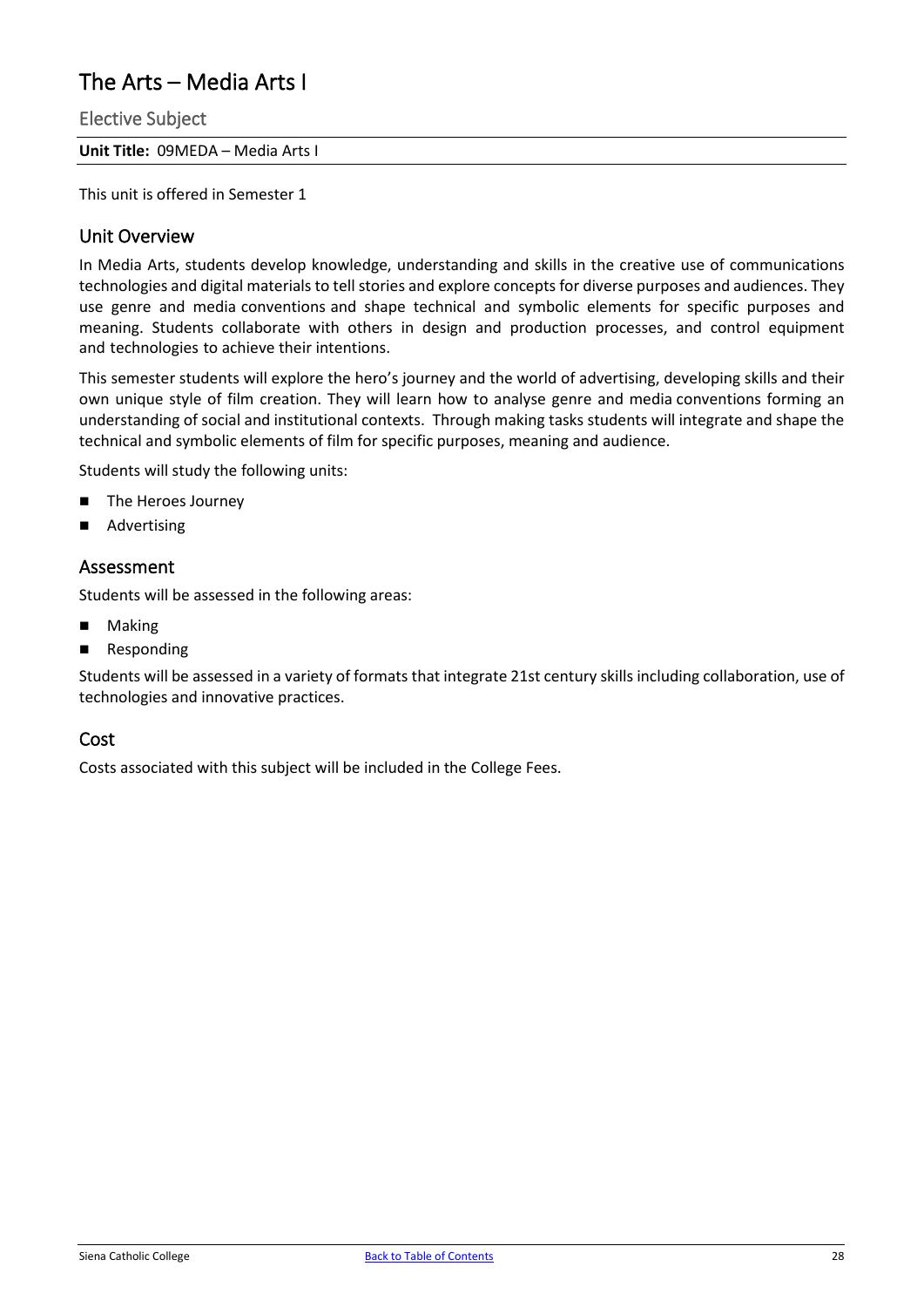### <span id="page-29-0"></span>The Arts – Media Arts II

Elective Subject

**Unit Title:** 09MEDA – Media Arts II

This unit is offered in Semester 2

### Unit Overview

In Media Arts, students develop knowledge, understanding and skills in the creative use of communications technologies and digital materials to tell stories and explore concepts for diverse purposes and audiences. They use genre and media conventions and shape technical and symbolic elements for specific purposes and meaning. They collaborate with others in design and production processes, and control equipment and technologies to achieve their intentions.

This semester students will explore the medium of still image making and the genre of sport films, developing skills and their own unique style of media creation. They will learn how to analyse genre and media conventions for the specific purpose of impacting on an audience. Through making tasks students will integrate and shape the technical and symbolic elements of film and still image media for specific purposes, events and audience.

Students will study the following units:

- Marketing my world
- More than a game

### Assessment

Students will be assessed in the following areas:

- Making
- **Responding**

Students will be assessed in a variety of formats that integrate 21st century skills including collaboration, use of technologies and innovative practices.

#### Cost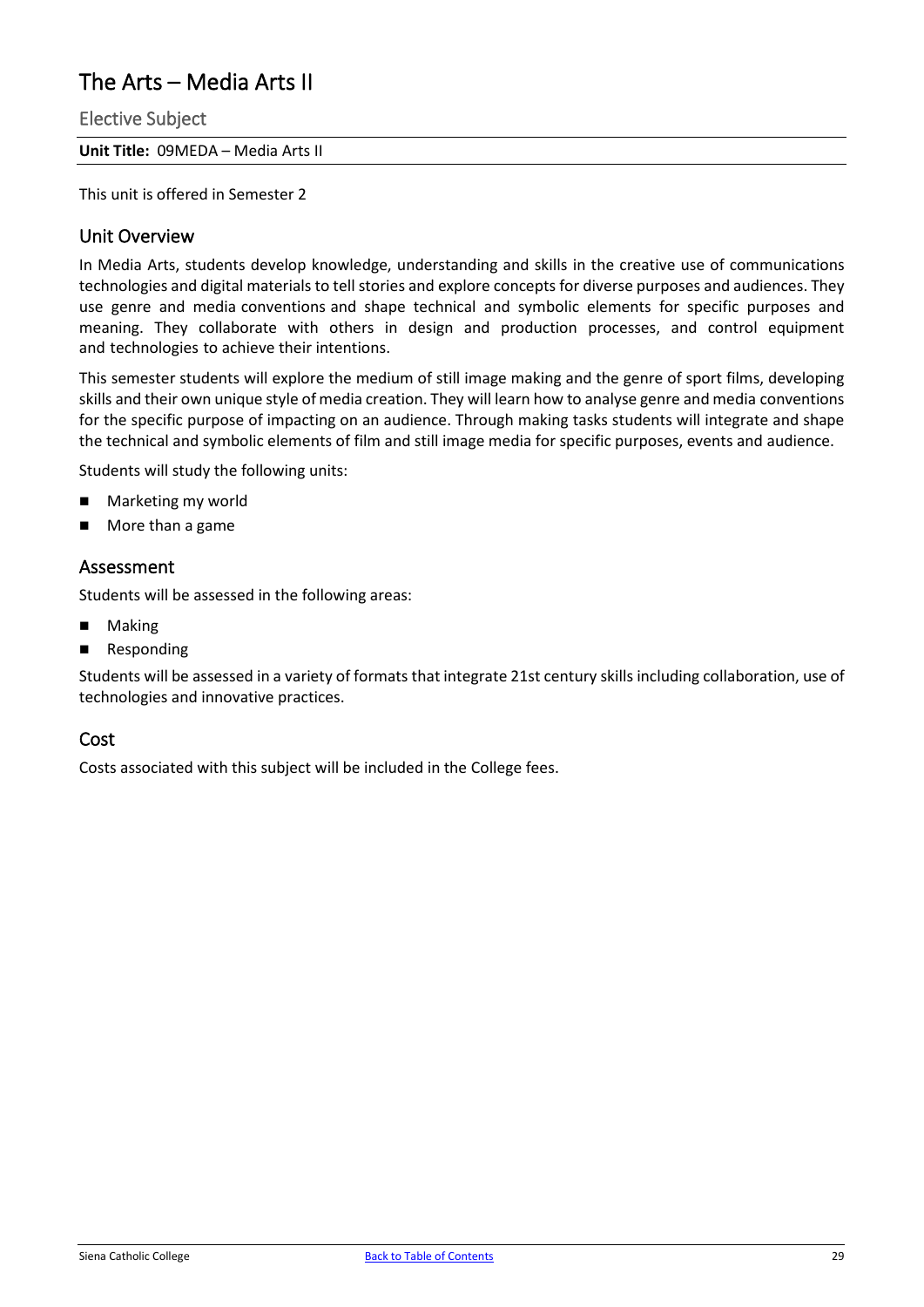### <span id="page-30-0"></span>The Arts – Music I

Elective Subject

**Unit Title:** 09MUSC1 – Music I

This unit is offered in Semester 1

### Unit Overview

In Music, students learn through engagement with a variety of music genres, practices and concepts. Students will learn how to interpret and manipulate the musical elements to create their own individualised style. Music assists students in developing skills in working independently and collaboratively, reflecting authentic practices of music performers, composers and audiences. Students develop highly transferable skills and the capacity for flexible, creative thinking.

This semester students will explore how cultural and personal identity is expressed through the production of popular music. They will use their knowledge to develop their own unique style of performance and composition. They will manipulate the elements of music to communicate meaning through individual and small group performances. Students will develop their skills by composing a song portraying either cultural or personal identity.

Student will study the following units:

- Who am I?
- **Undercover Artist**

### Assessment

Students will be assessed in the following areas:

- Making performing and composing music
- **Responding**

Students will be assessed through a combination of performance, composition and written tasks.

### Cost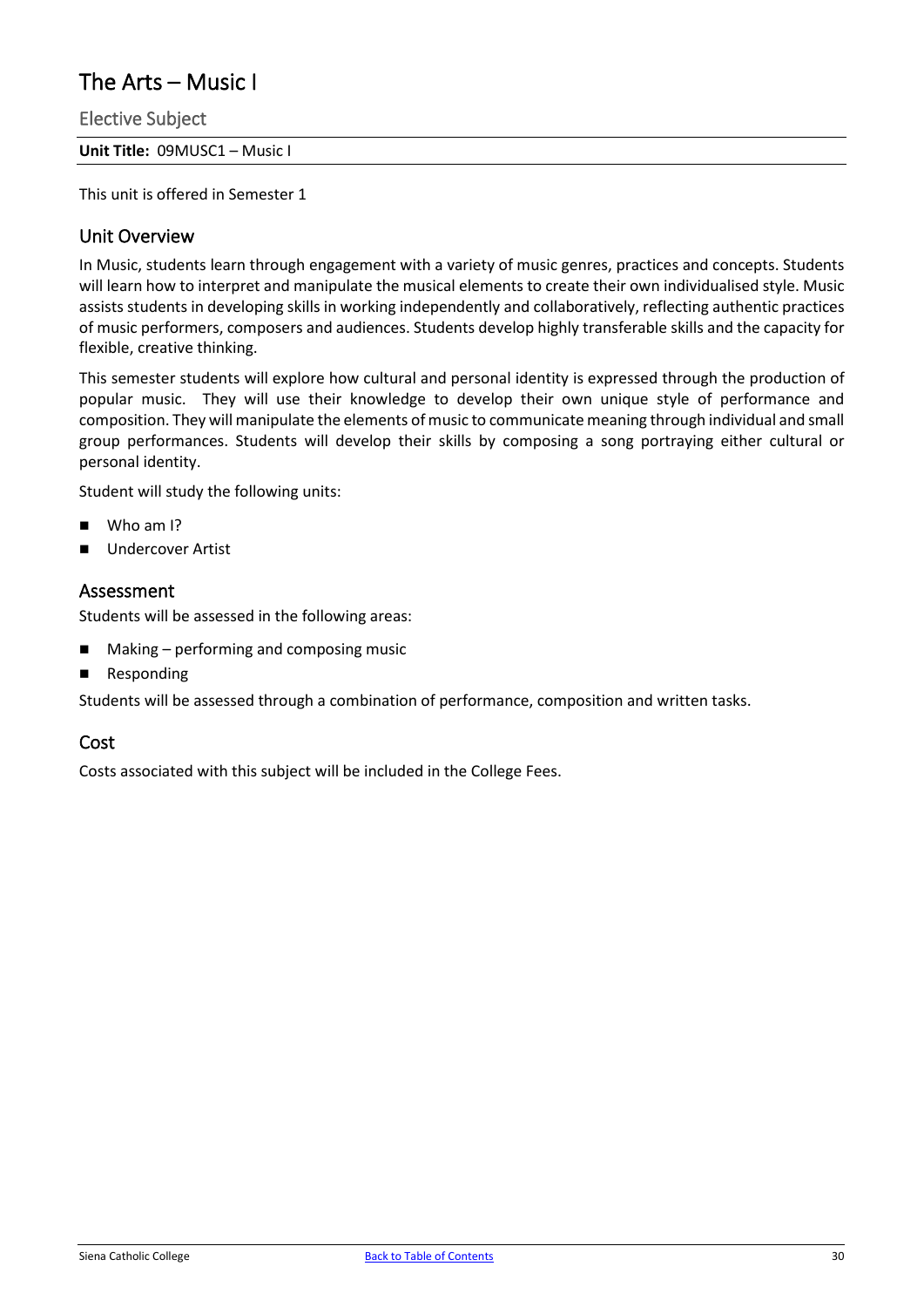### <span id="page-31-0"></span>The Arts – Music II

Elective Subject

**Unit Title:** 09MUSC2 – Music II

This unit is offered in Semester 2

### Unit Overview

In Music, students learn through engagement with a variety of music genres, practices and concepts. Students will learn how to interpret and manipulate the musical elements to create their own individualised style. Music assists students in developing skills in working independently and collaboratively, reflecting authentic practices of music performers, composers and audiences. Students develop highly transferable skills and the capacity for flexible, creative thinking.

This semester students will explore how music technology has evolved through time with a focus on genres such as Electronic Dance Music (EDM). They will use their knowledge to develop their own unique style of performance and composition. They will manipulate the elements of music to communicate meaning through individual and small group performances. Students will develop their skills by composing a song with the incorporation of music technologies.

Student will study the following units:

- Technology through the Ages
- **Music of the Stage**

### Assessment

Students will be assessed in the following areas:

- Making performing and composing music
- **Responding**

Students will be assessed through a combination of performance, composition and written tasks.

#### Cost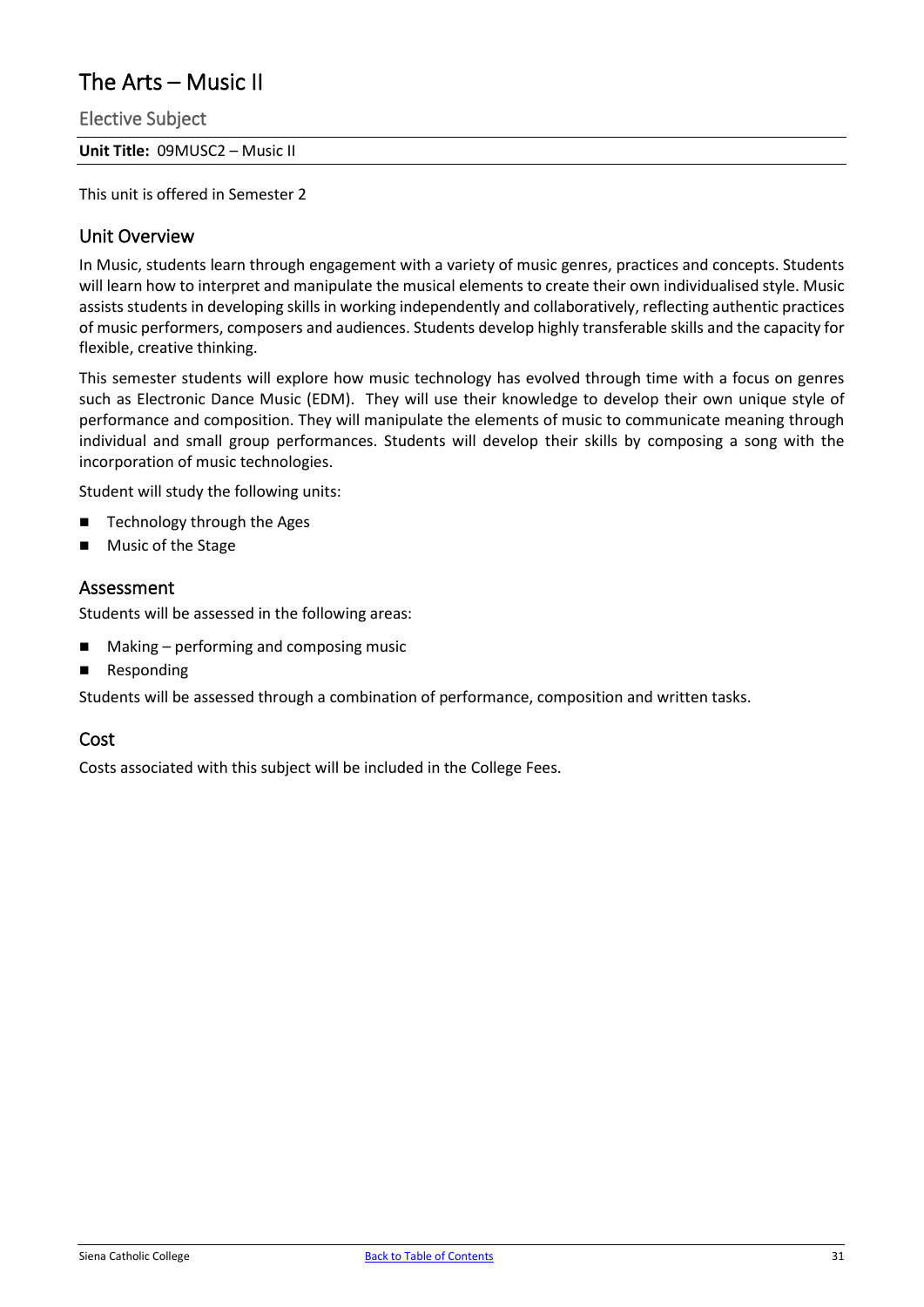### <span id="page-32-0"></span>The Arts – Visual Arts I

Elective Subject

**Unit Title:** 09VARTC1 – Visual Arts

This unit is offered in Semester 1

### Unit Overview

In Visual Arts students learn through direct engagement with two-dimensional, three-dimensional and fourdimensional art practices and concepts. Students will learn how to manipulate materials and techniques to develop, refine and represent ideas and subject matter in their artworks. Students will also learn how to evaluate artworks and analyse connections between visual conventions, practices and viewpoints that represent their own and others' ideas.

In Semester 1 students will explore a variety or artmaking activities with an emphasis on developing skills in their use of media and techniques through activities such a portrait drawing, and the creation of a ceramic bust based on the students own likeness. They will also learn about Indigenous art practices, aerial panting and experiment with mixed media.

Students will study the following:

- Face to Face
- Mapping a different time

### Assessment

Students will be assessed in the following areas:

- Making
- **Responding**

Students will be assessed on practical making tasks, folio /art journal submission and written assignments.

### Further Comments

The Art program provides an extension of the course in Year 8 with emphasis in Year 9 on developing confidence with media and techniques and students developing their style. In Year 9 self-expression and creativity as a means of visual communication and art appraisal are emphasised. For skill development, the selection of Visual Art in both semesters is preferred, but not essential.

### Cost